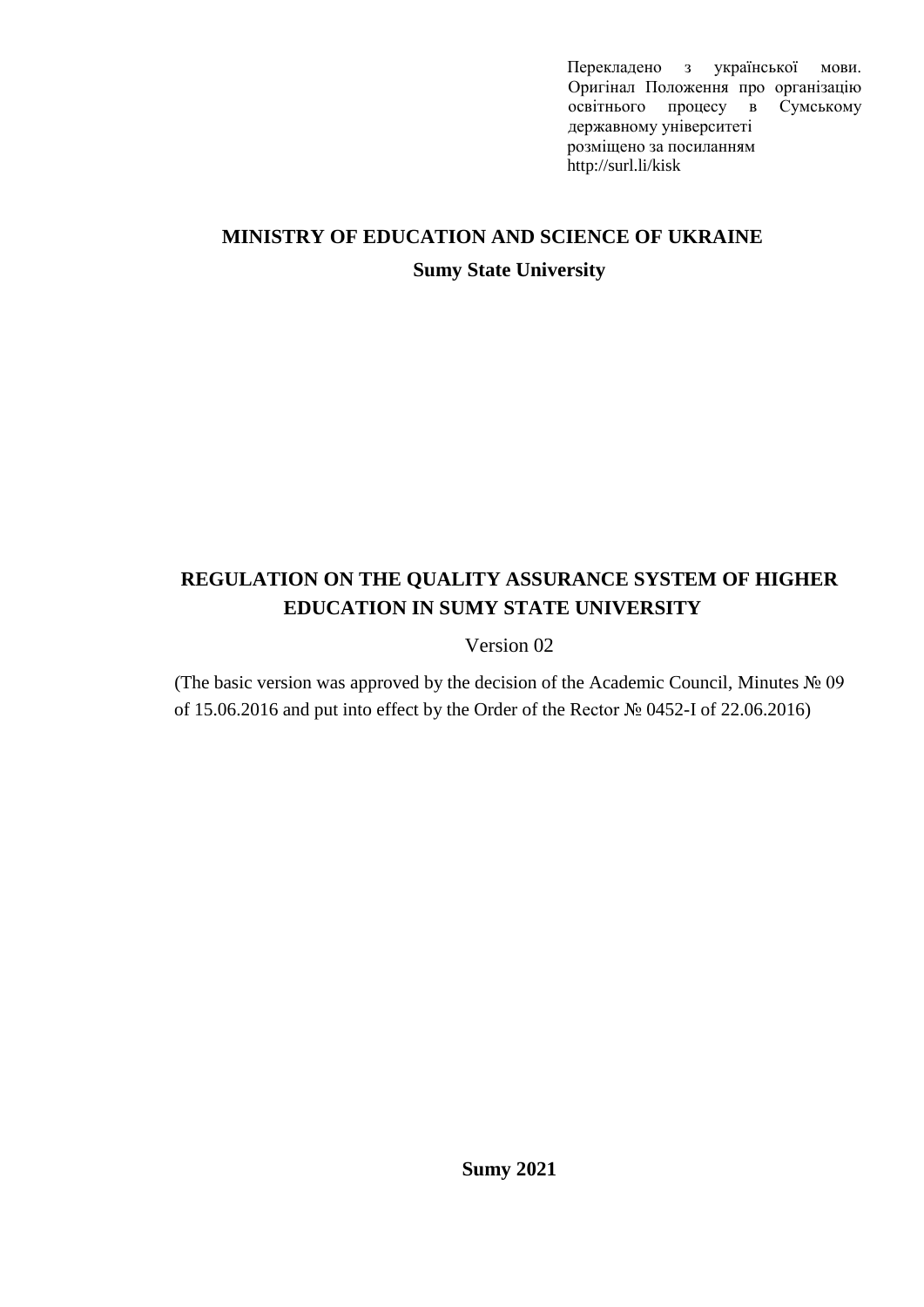## **CONTENTS**

|     | 1. General Provisions                                                                                                                                 | 3              |
|-----|-------------------------------------------------------------------------------------------------------------------------------------------------------|----------------|
|     | 2. Purpose, Policy and Strategic Objectives of the Internal Quality Assurance System<br>in Higher Education                                           | 3              |
|     | 3. Institutional Structure of the Internal Quality Assurance System of Higher<br>Education                                                            | 6              |
|     | 4. Procedures for Developing, Approving, Monitoring and Periodically Reviewing<br><b>Educational Programs</b>                                         | $\overline{7}$ |
|     | 5. Evaluation by Applicants for Higher Education of the Quality of the Organization<br>of Educational Activities in the Study of Academic Disciplines | 8              |
|     | 6. Evaluation of Learning Outcomes of Higher Education                                                                                                | 9              |
|     | 7. Ensuring the Quality of Human Resources of the University                                                                                          | 11             |
|     | 8. Ensuring the Availability of the Necessary Resources for the Organization of the<br><b>Educational Process</b>                                     | 12             |
|     | 9. Ensuring the Availability of Information Systems for the Effective Management of<br>the Educational Process                                        | 14             |
| 10. | Ensuring Publicity of Information About Educational Programs, Degrees of<br><b>Higher Education and Qualifications</b>                                | 15             |
| 11. | <b>Ensuring Academic Integrity</b>                                                                                                                    | 16             |
| 12. | Ensuring the Analysis of the Quality of Activities Through Rating, Internal and<br><b>External Audits</b>                                             | 18             |
| 13. | Documentation Defining the Quality System. Organizational Support of<br>Documented Procedures is a Hallmark of a Quality Assurance System             | 20             |
| 14. | <b>Final Provisions</b>                                                                                                                               | 21             |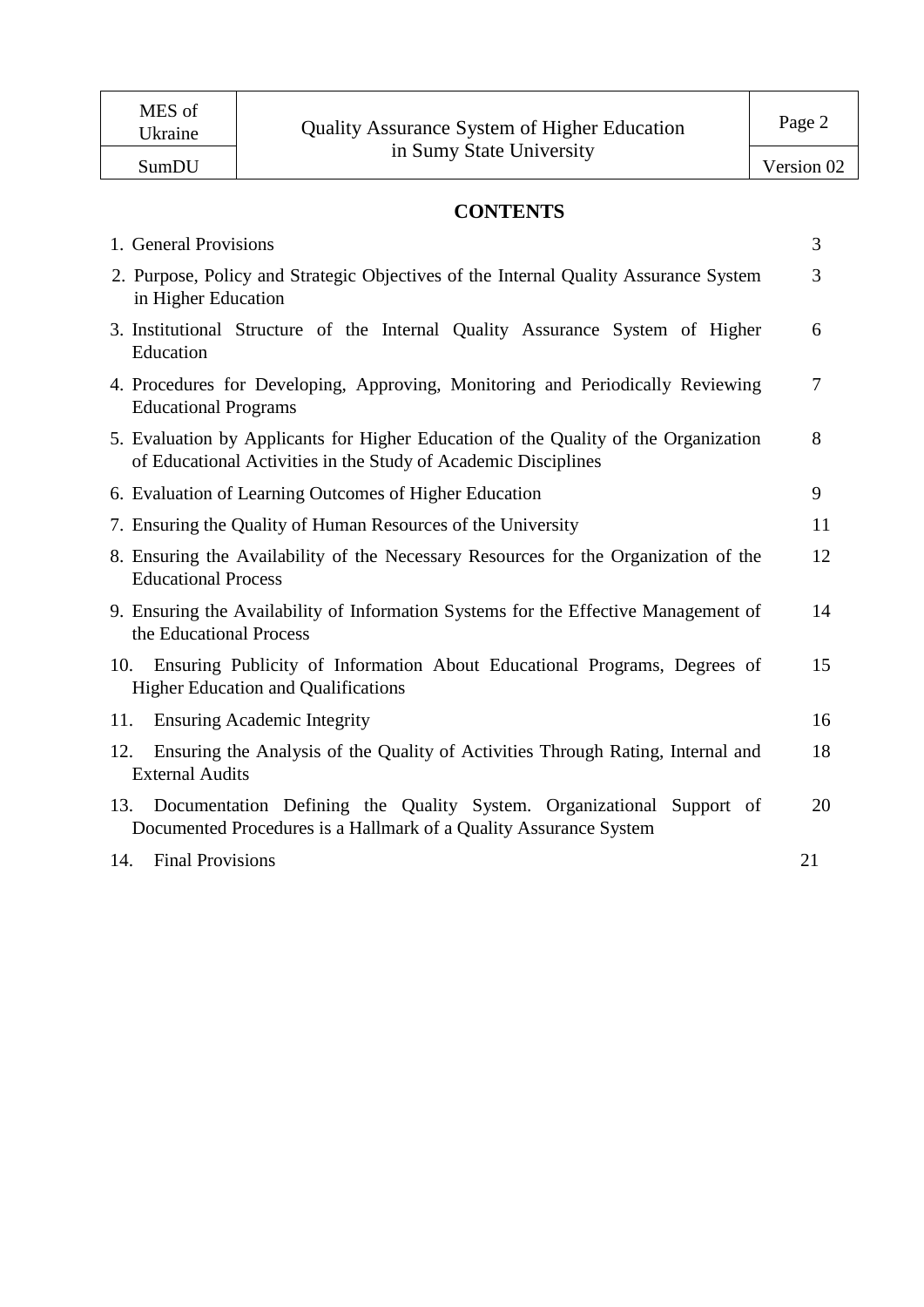#### **1. General Provisions**

 $\overline{a}$ 

1.1. "Regulation on the Quality Assurance System of Higher Education in Sumy State University" (hereinafter - the Regulation) was concluded in order to regulate the internal processes of ensuring the quality of higher education of the University.

1.2. The Regulation defines the fundamental approaches to the organization of the internal system for ensuring the quality of higher education, in particular, the principles of its functioning, the institutional structure and functional responsibilities of its participants, the procedures for ensuring the quality of higher education.

1.3. The regulation applies to all structural divisions involved in the implementation of the processes of internal provision of higher education.

1.4. The regulation was developed in accordance with the Laws of Ukraine "On Higher Education", "On Education", other regulatory legal acts in the field of higher education, the Charter of SSU, the Strategic Development Plan of Sumy State University for 2020-2026. The Regulation takes into account the Standards and Recommendations for Quality Assurance in the European Higher Education Area<sup>1</sup>, acts in the part that does not contradict the current legislation, the national and internal regulatory framework for ensuring the quality of educational activities and higher education of  $SumDU<sup>2</sup>$ , is a component of the latter and is placed in the corresponding electronic Register.

#### **2. Purpose, Policy and Strategic Objectives of the Internal Quality Assurance System in Higher Education**

2.1. The purpose of the internal quality assurance systemin higher education (hereinafter - IQAS) is the effective conduct of educational activities in accordance with legislation, standards of higher education, criteria for accreditation of educational programs of the National Agency for Quality Assurance in Higher Education, international standards for accreditation of educational programs. training of highly qualified specialists of the appropriate level and specialty, competitive in the labor market, competent, responsible, fluent in their profession, oriented in related fields, capable of effective professional activity at the level of world standards, ready for continuous professional growth, social and professional mobility.

<sup>&</sup>lt;sup>1</sup> Standards and Guidelines for Quality Assurance in the European Higher Education Area (ESG). Brussels, 2015

<sup>&</sup>lt;sup>2</sup>Register of the main regulatory framework of the Quality Management System of Sumy State University https://normative.sumdu.edu.ua/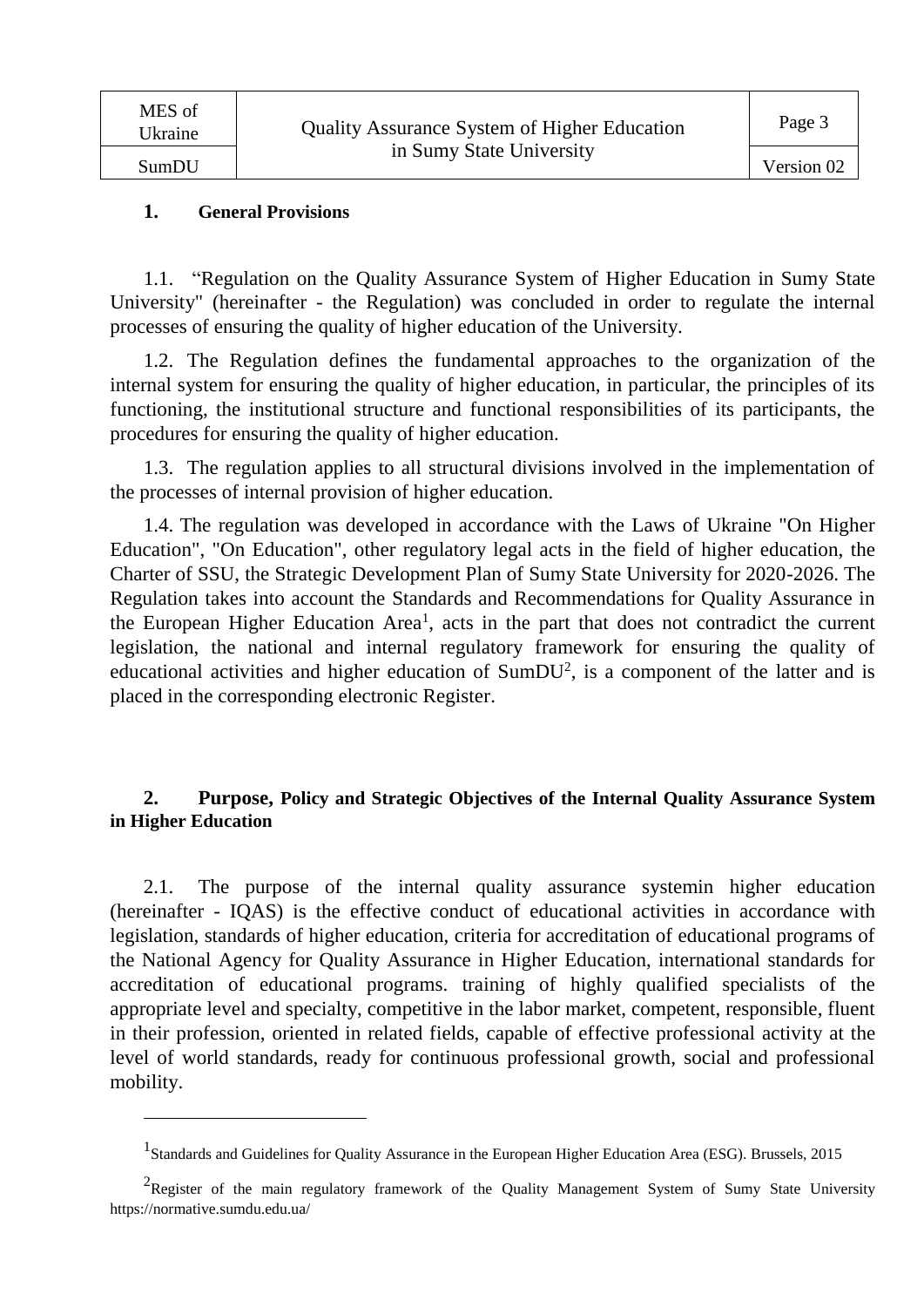| MES of<br>Ukraine | <b>Quality Assurance System of Higher Education</b> | Page 4     |
|-------------------|-----------------------------------------------------|------------|
| SumDU             | in Sumy State University                            | Version 02 |

2.2. The internal quality assurance system of higher education operates in accordance with the procedures and criteria for quality assurance in the European Higher Education Area (EHEA), which are generally accepted within the Bologna Process and defined in the "Standards and Recommendations on Quality Assurance in EHEA" and other documents of the European Association for Quality Assurance in Higher Education (ENQA), the European Association of Universities (EUA), the European Association of Institutions in Higher Education (EURASHE), and the European Student International Bureau (ESIB).

2.3. The internal quality assurance system of higher education of SumDU takes into account the orientation of the main indicators of generally recognized international and national ratings (QS WUR, Webometrics, U-Multirank, etc.) and the requirements of the national system of external quality assurance system of higher education in Ukraine.

2.4. The policy of ensuring the quality of higher education is aimed at continuous improvement of the quality of higher education by implementing appropriate measures and a wide range of internal procedures at all institutional levels of the University, namely: defining the principles and procedures for ensuring the quality of higher education at SumDU; monitoring and periodic review of educational programs; annual assessment of applicants for higher education, scientific, pedagogical and teaching staff of the University and regular publication of the results of such assessments on the official website of the University; provision of advanced training for pedagogical, scientific and scientific pedagogical workers; ensuring the availability of the necessary resources for organizing the educational process, including the independent work of students for each educational program; ensuring the availability of information systems for effective management of the educational process; ensuring the publicity of information about educational programs, degrees of higher education and qualifications; ensuring the observance of academic integrity by employees and applicants for higher education at SumDU, including the creation and maintenance of an effective system for the prevention and detection of academic plagiarism.

2.5. The policy of internal quality assurance of higher education of Sumy State University, in accordance with modern European practices, is based on the principles of:

– publicity (transparency), which consists in comprehensive coverage of information for all stakeholders of the educational process and the general public on the activities of Sumy State University, on the structure and scope of educational and professional training, in particular, the proposed programs and selection criteria for them, the expected results of these programs, the provided qualifications on the quantitative and qualitative characteristics of the teaching staff, training and evaluation procedures, etc.;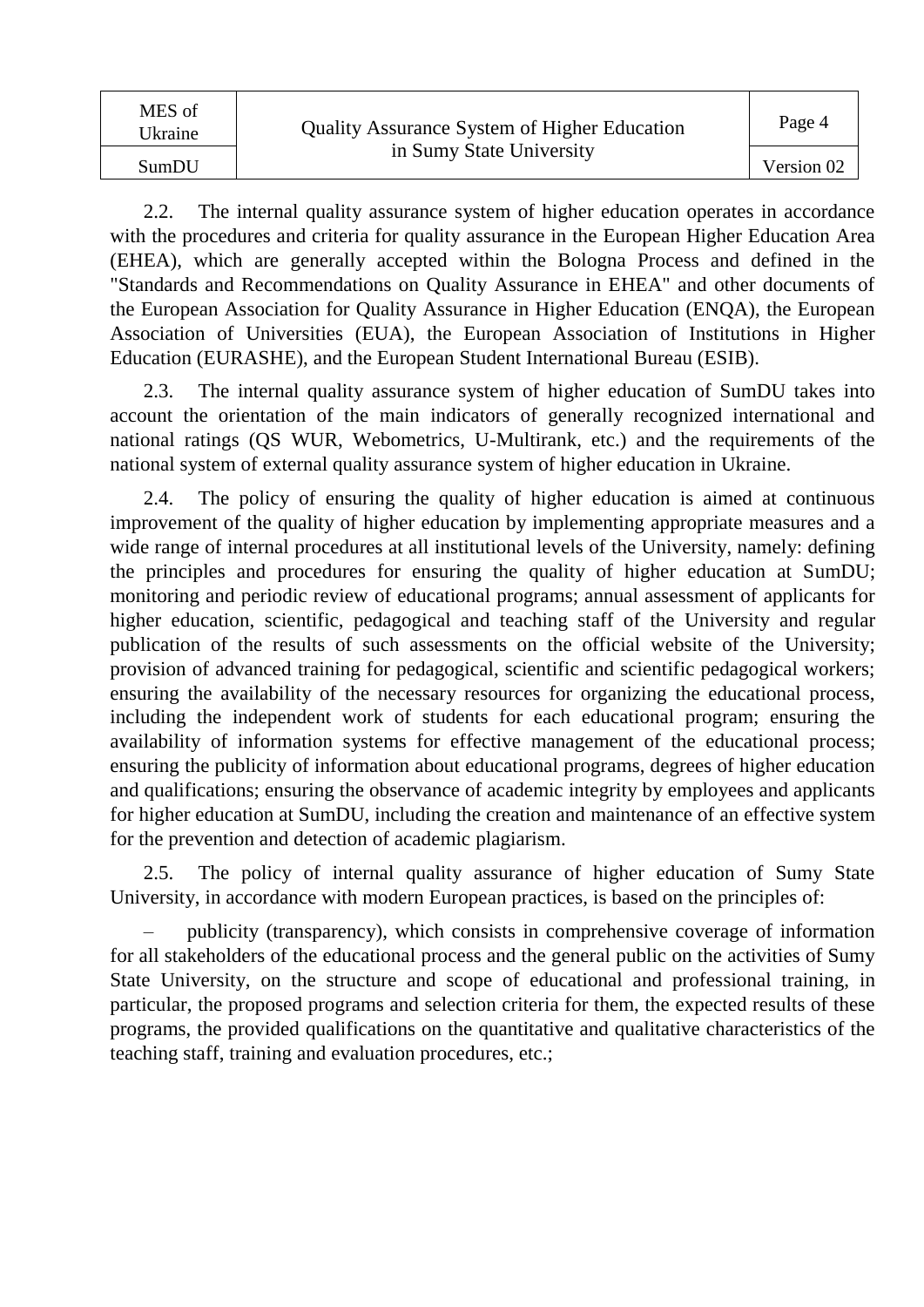| MES of<br>Ukraine | <b>Quality Assurance System of Higher Education</b><br>in Sumy State University | Page 5     |
|-------------------|---------------------------------------------------------------------------------|------------|
| SumDU             |                                                                                 | Version 02 |

– academic integrity, which provides for all participants in the educational process to comply with the norms of academic ethics, corporate rules and values specified, in particular, in the Code of Corporate Culture of SumDU<sup>3)</sup>;

– competitiveness, which is implemented in the quality assurance system by assessing the potential and level of work of institutes, faculties and departments of SumDU in order to stimulate structural units to improve the quality of work in the main areas of activity<sup>4</sup>);

– flexibility and adaptability that ensure the possibility of dynamic and timely changes in teaching-methodical basis, training technologies in accordance with the world trends of education and science development as well as adaptation to the modern labor market needs;

– integrity, implemented through the provision of an organic combination in the educational process of educational, scientific and innovative components of activity, as well as consideration of interdisciplinary relationships in the content and structure of courses.

2.6. the internal system of quality assurance in higher education of SumDU is built taking into account the basic principles of implementing the concept of a student-centered educational space and provides for the observance of the basic foundations of student-centered learning, teaching and assessment, which consist in:

– ensuring the publicity of information about the University's educational programs;

– wide involvement of internal and external stakeholders in the development of educational programs, their monitoring and periodic review:

– considering the needs of higher education applicants by creating opportunities for flexible learning trajectories in their implementation;

– encouraging higher education applicants to work independently and providing them with support from their teachers:

introducing innovative pedagogical technologies;

 $\overline{a}$ 

– creating an atmosphere of mutual respect and understanding between the applicant and the teacher, aimed at ensuring quality learning outcomes in higher education.

2.7. The effectiveness of the internal quality assurance system is periodically evaluated in accordance with the criteria defined by current legislation and national and intra-university regulatory framework.

 $3$ <sup>3</sup>Code of Corporate Culture of Sumy State University. Approved by the Academic Council of Sumy State University, Minutes № 8 of 22.03.12.

 $4$ <sup>)</sup>Methodology for determining the rating of structural units of Sumy State University. Approved by the Order of the rector, № 608-I of 15.07.10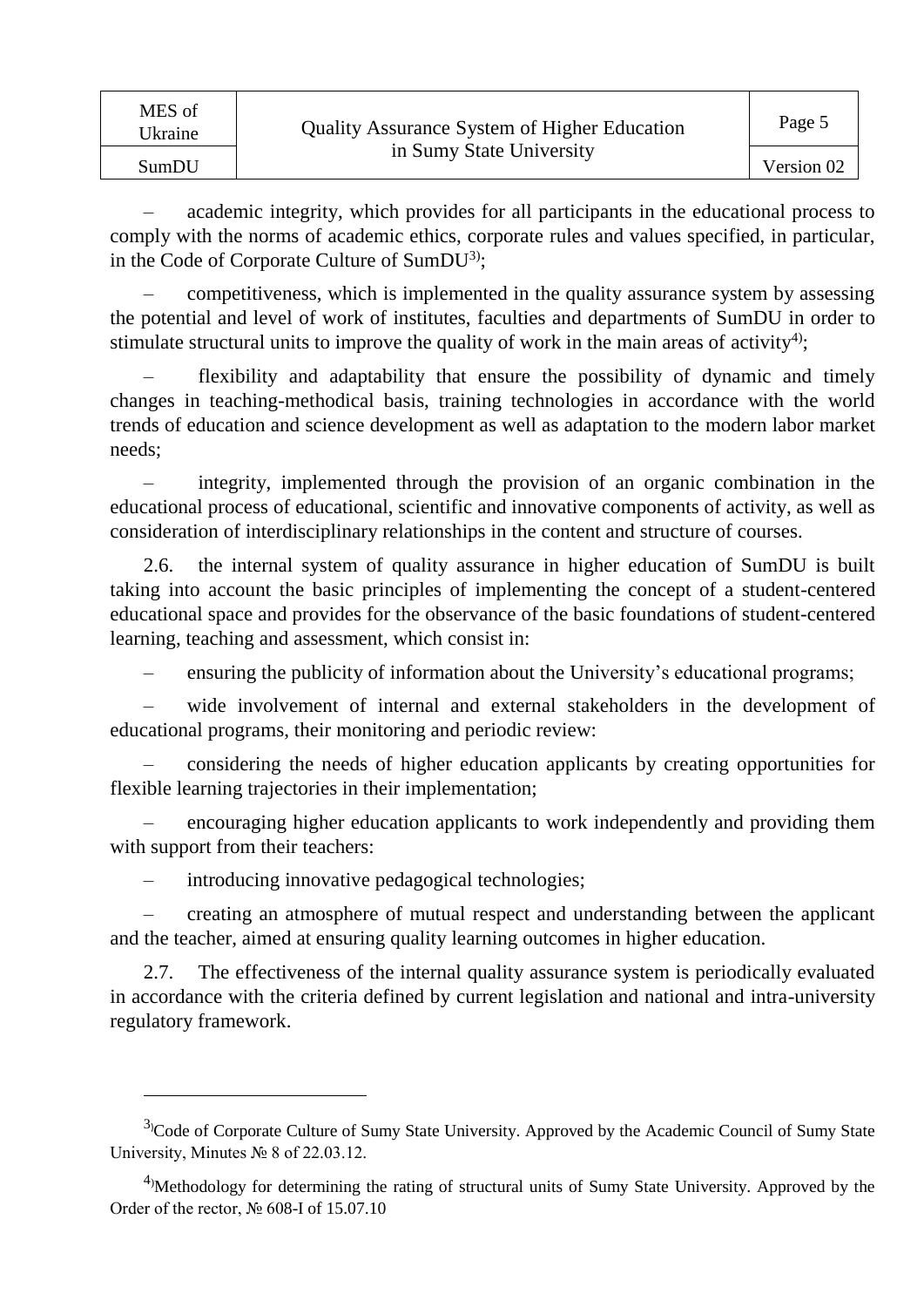#### **3. Institutional Structure of the Internal Quality Assurance System of Higher Education**

3.1. The institutional structure of the internal quality assurance system of higher education of SumDU includes structural subdivisions that ensure the implementation of the procedures of the internal system of quality assurance of higher education in accordance with their assigned functions as defined by the regulatory framework of the University.

3.2. The purpose of the functioning of the institutional structure of IQAS is to provide effective training of competent highly qualified specialists of the corresponding educational degree and specialty, competitive in the labor market, capable of professional activity at the level of world standards, ready for continuous professional growth and development.

3.3. The internal system of quality assurance in higher education of Sumy State University has five institutional levels:

1st level – applicants for higher education participating in surveys;

 2ndlevel – level of development, approval, monitoring and revision of educational programs, including: Expert councils of employers, graduating departments, groups of specialties, working project groups of educational programs headed by guarantors;

 3dlevel – the level of the institute / faculty, represented by the director of the institute (dean of the faculty), the Council for Quality Assurance of Higher Education of the institute (faculty);

 4th level – university-wide, specially created units, whose exclusive competence includes processes of internal quality assurance (Sumy State University Council for Quality Assurance of Higher Education, Center for Quality Assurance of Higher Education), other structural units (Academic and Methodical Department, Academic Department for Practical Training and Network with Employers, Unit for Promotion of Academic Integrity), student self-government

 5th level –general management bodies, some of whose functions are related to internal quality assurance processes (Supervisory and Academic Councils, rector).

3.4. Student self-government bodies, whose activities affect the main educational, financial, economic and other processes of the University, as well as the Student Agency for the Promotion of the Quality of Education, as a structural element of the Center for Quality Assurance in Higher Education, involved in the organization and conducting surveys of applicants for higher education, including informing them about the need to participate in the survey; development and review of educational programs; events to ensure the quality of higher education and the dissemination of the basic principles of academic virtue among students.

3.5. Departments and structural divisions of the University involved in the implementation of the internal system of quality assurance in higher education, among the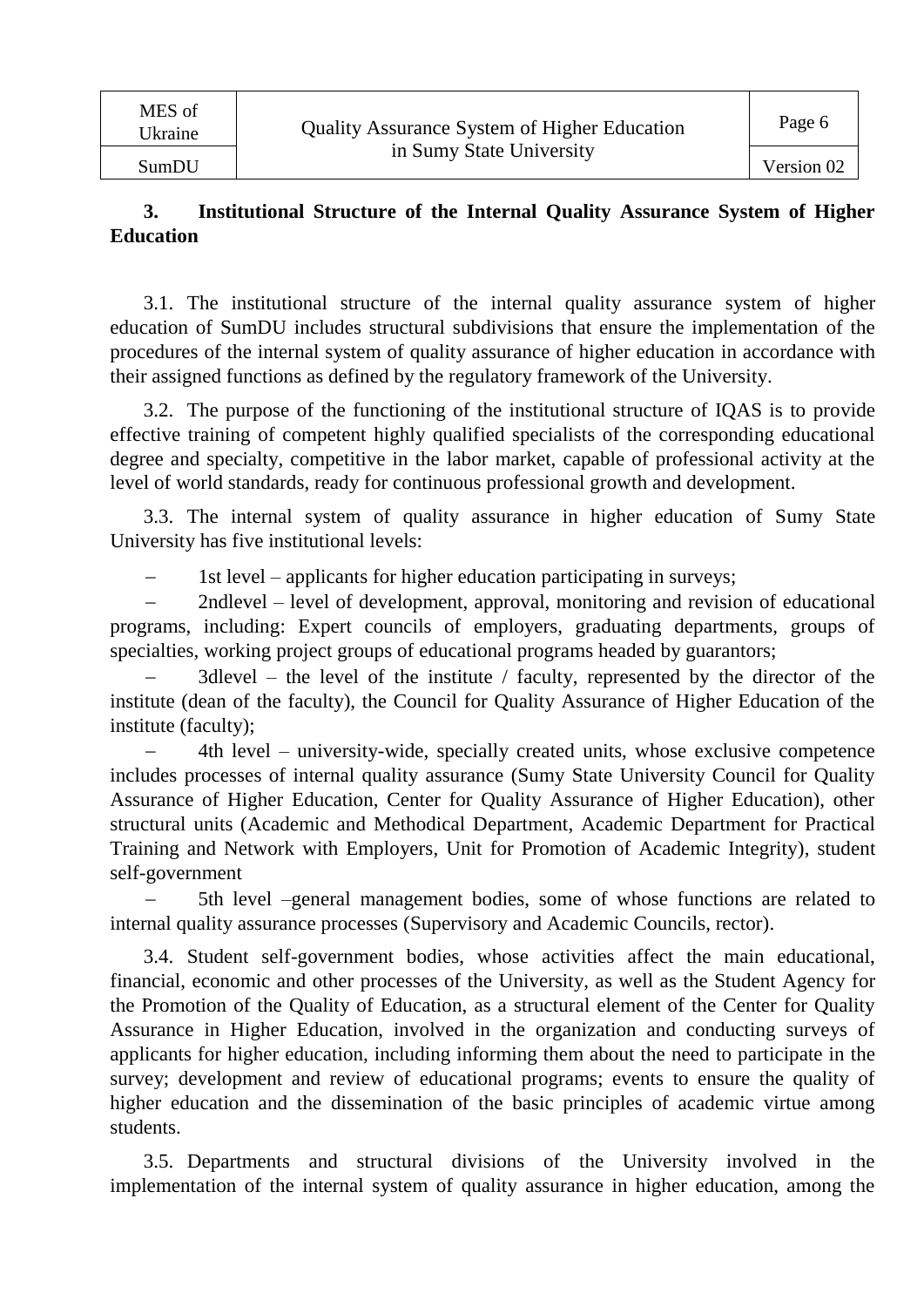| MES of<br>Ukraine | <b>Quality Assurance System of Higher Education</b> | Page 7     |
|-------------------|-----------------------------------------------------|------------|
| SumDU             | in Sumy State University                            | Version 02 |

main objectives of the functioning of which is to provide advice to higher education applicants in both academic and extracurricular areas at all stages of their life cycle, take part in the processes of the IQAS

3.6. The distribution of responsibilities, functional duties, powers and rights between the participants of the internal quality assurance system of higher education Sumy State University in the context of the implementation of processes and procedures of internal quality assurance of higher education is shown in Appendix 1.

#### **4. Procedures for Developing, Approving, Monitoring and Periodically Reviewing Educational Programs**

4.1. The order of development, approval, opening, publication, implementation and closing of educational programs of training specialists of educational degrees "Bachelor", "Master" and "Doctor of Philosophy" of all forms of education is regulated by the Regulations on educational programs of higher education of Sumy State University.

4.2.The University develops educational programs based on higher education standards (temporary standards of higher education of Sumy State University) on relevant specialties and educational degrees taking into account the positions and needs of stakeholders, trends of specialty development, labor market, industry and regional context, as well as experience of similar domestic and foreign educational programs.

4.3. The process of developing educational programs includes:

– creation by order of the University of the working project group of the educational program;

– development of an educational program;

– promulgation of the draft educational program in order to receive comments and suggestions from stakeholders;

– expertise of the educational program by stakeholders;

– discussion of the program at meetings of the Councils for Quality Assurance in Higher Education of the relevant institute (faculty) and university;

– approval of the educational program by the academic council of the university.

4.4. Monitoring of educational programs, the main purpose of which is to confirm their relevance, taking into account global and domestic trends in the development of the relevant branch of knowledge and demand in the labor market, increasing the efficiency of organizing the educational process and meeting the needs of applicants for higher education and other stakeholders, is carried out annually.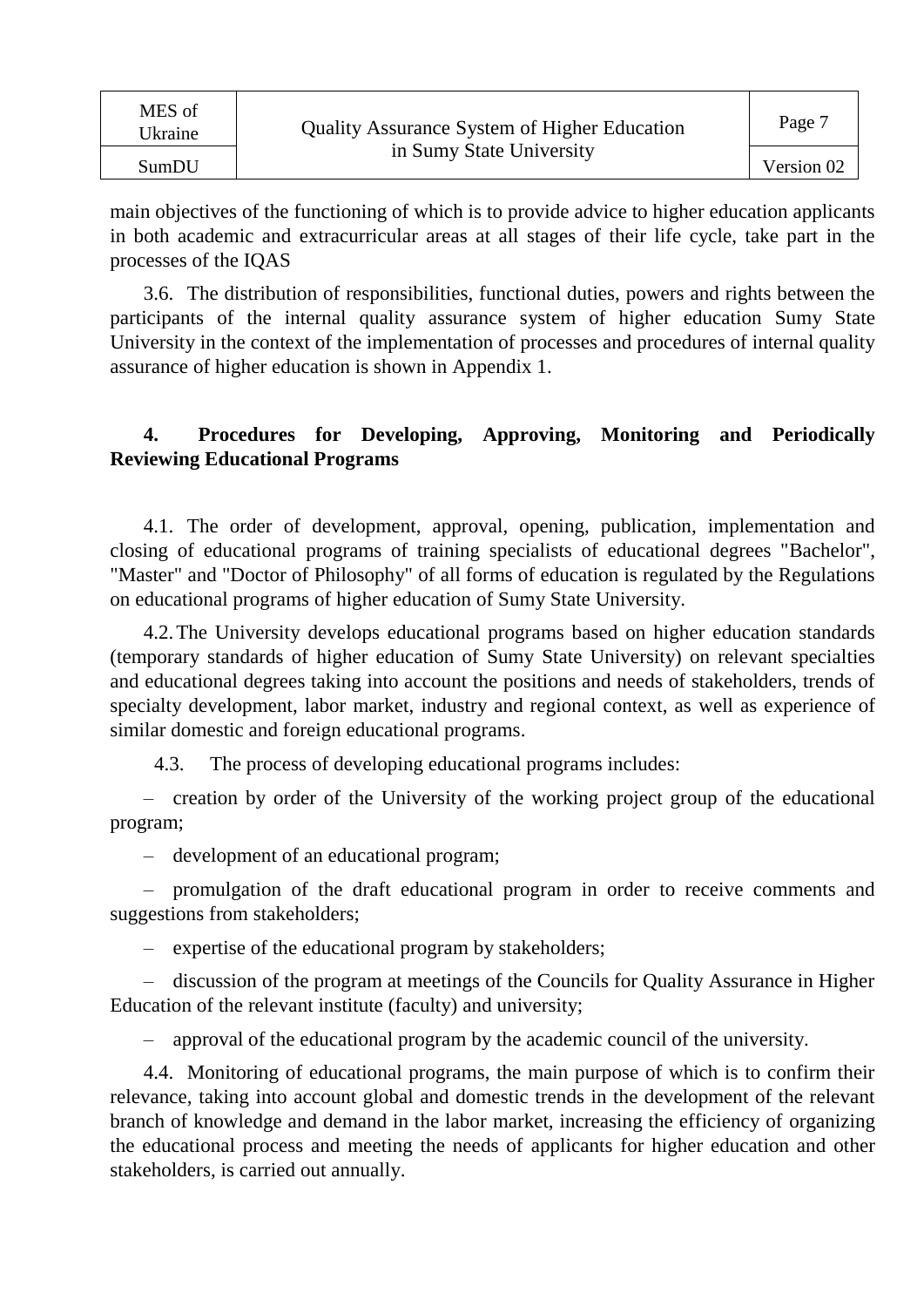| MES of<br>Ukraine | <b>Quality Assurance System of Higher Education</b> | Page 8     |
|-------------------|-----------------------------------------------------|------------|
| SumDU             | in Sumy State University                            | Version 02 |

4.5. As a rule, such external and internal stakeholders as scientific and pedagogical workers, applicants for higher education, graduates, employers directly and/or through employers' expert councils, members of the working project group of the educational program, experts external to this educational program (both from the University academic community and independent) are involved for monitoring and review procedures of educational programs.

4.6. The system of monitoring and revision of educational programs provides for appropriate procedures related to obtaining and analyzing information about the content and organization of the educational process of the programs through:

– expert assessment of the relevance of the content of educational programs and preparation of graduates for professional activities by representatives of the labor market;

– discussion of the draft educational program in order to receive comments and suggestions from stakeholders;

– - assessment of the state of the organization of the educational process by applicants for higher education, monitoring the progress and achievements of applicants for higher education;

– assessment of the relevance of the content of educational programs and the organization of the educational process by institutes (faculties), departments and teachers;

– generalization and prompt response to current information on the content of the educational program, problem situations and violations of its implementation.

#### **5. Assessment by Applicants for Higher Education of the Quality of the Organization of Educational Activities in the Study of Academic Disciplines**

5.1. The process of assessing the quality of educational activities in the study of academic disciplines by applicants for higher education is regulated by the Regulations on the organization of assessment of the quality of educational activities in the study of academic disciplines at Sumy State University.

5.2. The purpose of assessing the quality of the organization of educational activities is to ensure the rights of applicants for higher education to receive a quality education and take into account students' suggestions to improve the quality of higher education.

5.3. Assessment of the quality of educational activities in the study of the relevant discipline is carried out on a voluntary basis in the form of a survey of applicants for higher education after the completion of the module or semester.

5.4. Based on the results of a survey of applicants for higher education, the quality of the organization of educational activities in the study of academic disciplines for the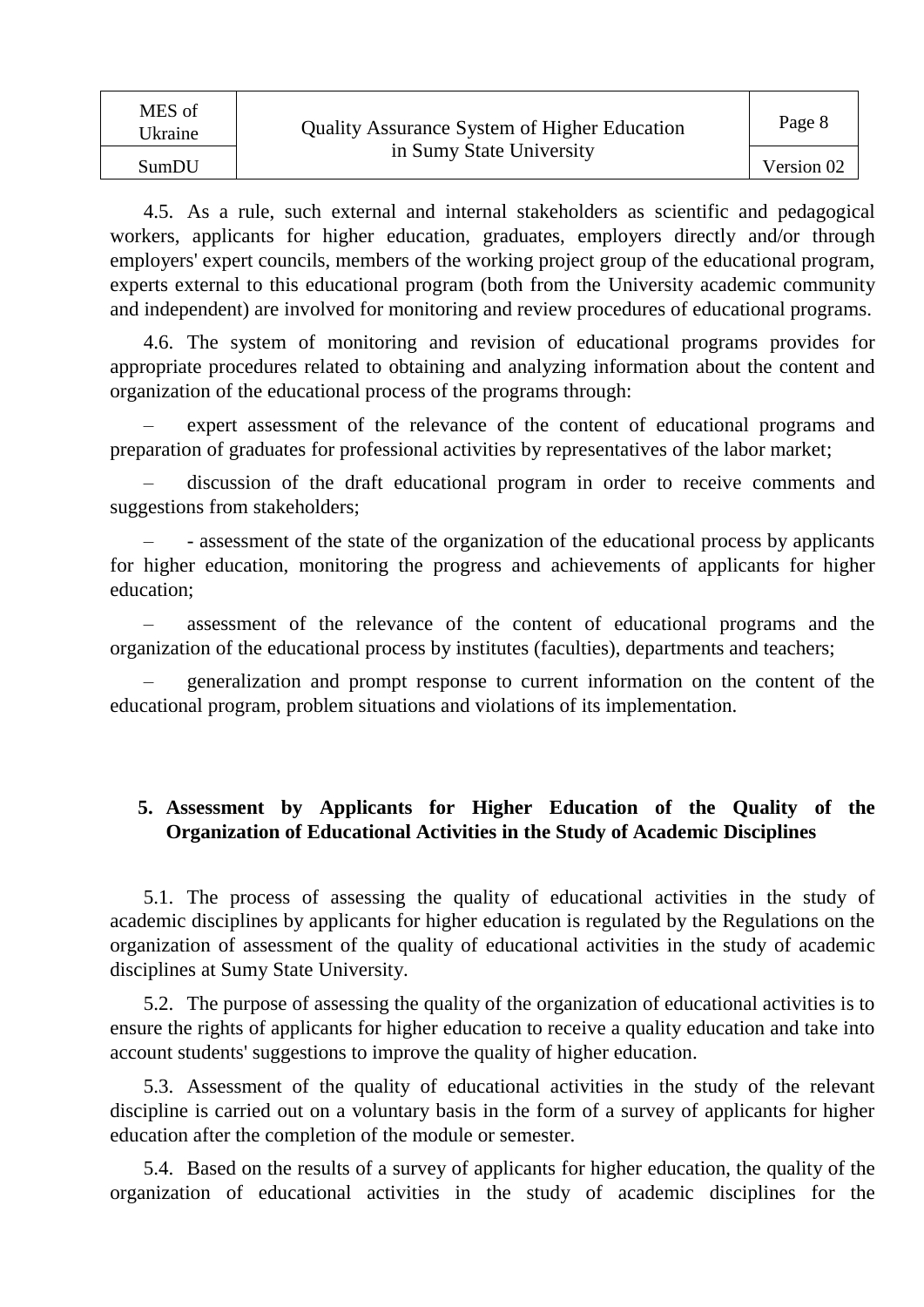| MES of<br>Ukraine | <b>Quality Assurance System of Higher Education</b> | Page 9     |
|-------------------|-----------------------------------------------------|------------|
| SumDU             | in Sumy State University                            | Version 02 |

corresponding period (autumn / spring semesters, academic year), a generalizing quality indicator is determined.

5.5. If the conditions of the number and/or proportion of respondents from the total contingent of applicants for higher education are met, the normalization of their generalized quality indicator for the relevant period is carried out for teachers, as defined by the Regulation on the organization of evaluation of the quality of educational activities of applicants for higher education in academic disciplines ( $Y\Pi A^{H}$ ).

5.6. Generalized assessment of the quality of the organization of educational activities in the study of academic disciplines is determined by the technology of rating grades and provides for the distribution of teachers, in accordance with the  $Y\Pi A^H$ value obtained by them, to five levels: high, above average, average, below average, inadequate, including low.

5.7. The results of assessing the quality of the organization of educational activities by applicants for higher education in the study of academic disciplines are accumulated over the years and are taken into account when solving issues of filling vacant positions and concluding an agreement for the continuation of work as a teaching staff, including its terms, when deciding on the assignment of scientists titles, etc.

5.8. Based on the results of the analysis of the quality indicators of the organization of educational activities in the study of academic disciplines, an annual competition "The best teacher through the eyes of students" is held, which, inter alia, may include:

–determination of the best teachers according to the generalized indicator of the quality of the organization of educational activities;

–determination of the best teachers in individual nominations;

–rewarding teachers who demonstrate a high level of quality in teaching disciplines by, diplomas, certificates, other distinctions;

–awarding a prize to teachers who work at the University during the debriefing.

5.9. Based on the results of assessing the quality of educational activities in the study of academic disciplines according to the approved methodology, higher education students calculate the indicator of quality assessment of educational activities by academic disciplines in the ranking of structural units (departments, faculties, institutes).

#### **6. Evaluation of Learning Outcomes of Higher Education**

6.1. The procedure for assessing the learning outcomes of applicants for higher education is carried out in accordance with the Regulations on the organization of the educational process at Sumy State University.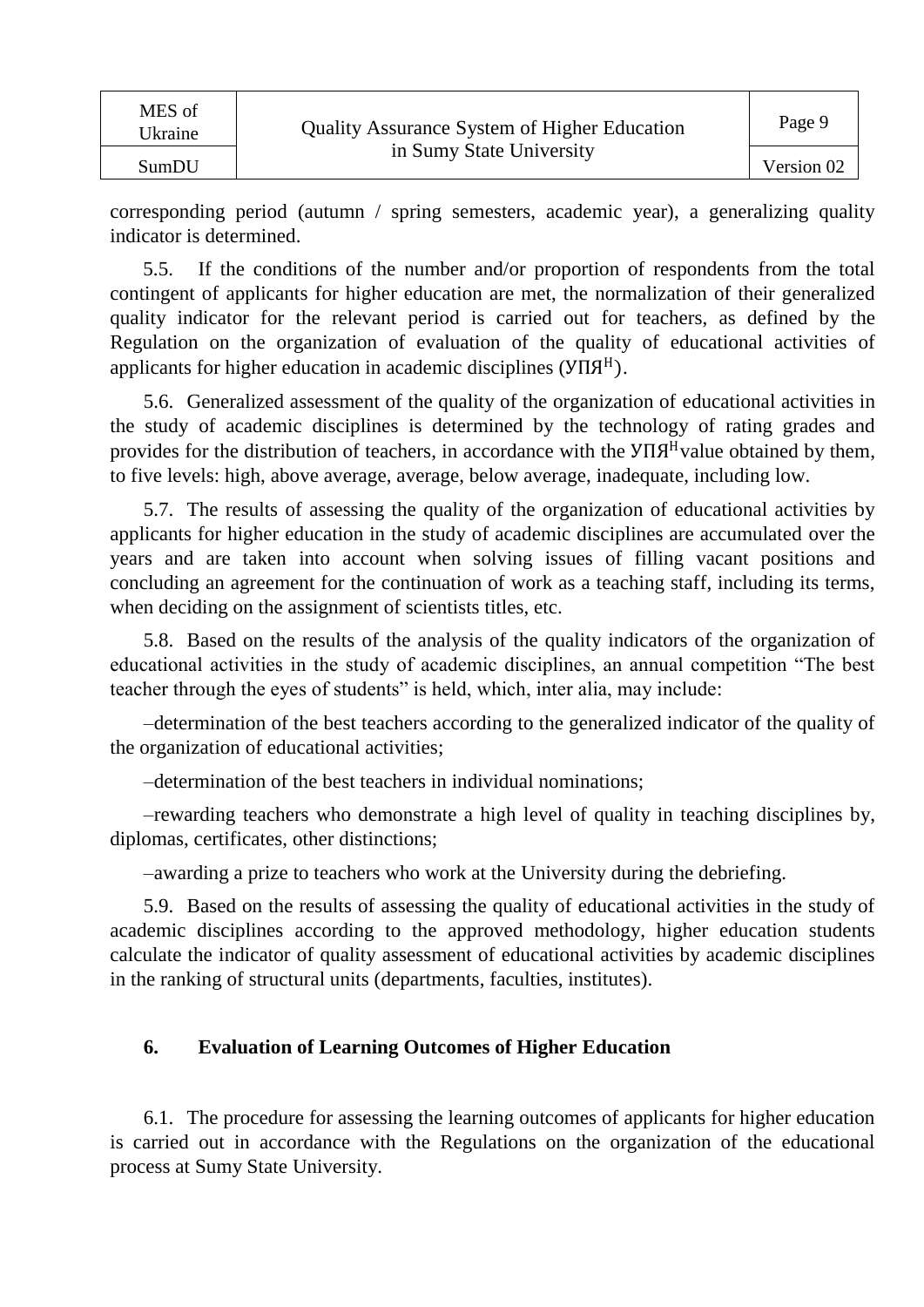6.2. Assessment procedures for higher education applicants are aimed at encouraging their active participation in the educational process and provide for:

– promulgation by the teacher of control measures and criteria for their assessment in the sylabus posted on the website of the department / faculty / university;

– familiarization of applicants for higher education in the first lesson with the discipline regulations, containing information on the system for assessing learning outcomes by discipline;

– forms of control activities that allow you to determine the goals of assessment, demonstrate the level of achievement of the planned learning outcomes and provide for feedback from students;

– certification activities (qualification exams, defense of qualification works) are carried out publicly, with the participation of several examiners, including representatives of the Expert Councils of Employers, professional practitioners, and industry experts;

– familiarizing students with the approved procedure for considering an appeal based on the results of the assessment.

6.3. Evaluation of the learning outcomes of applicants at the University may include measures of current and final control.

6.4. Current control is carried out during the semester in order to provide feedback between the scientific and pedagogical workers and applicants in the learning process and to check the level of theoretical and practical training of applicants at each stage of the study of the academic discipline (educational component), completing individual assignments and internship.

6.5. The results of current control are used both by the teacher - to adjust teaching methods and tools, and the applicant - to plan independent work and can be taken into account when setting the final grade for the educational component.

6.6. Final control is carried out in order to assess learning outcomes at a particular educational level or at its individual final stages and provides for modular, semester control and certification activities, carried out within the timeframe provided by the curriculum.

6.7. Final control activities are usually conducted in writing, including the use of test technology. In exceptional cases, primarily to assess language competencies, summative assessment activities may be conducted orally.

6.8. Assessment of the results of higher education students during the semester control is carried out according to the module-rating system (MRS).

6.9. Final control activities are usually carried out in writing, including using test technologies, which ensures the objectivity of examiners.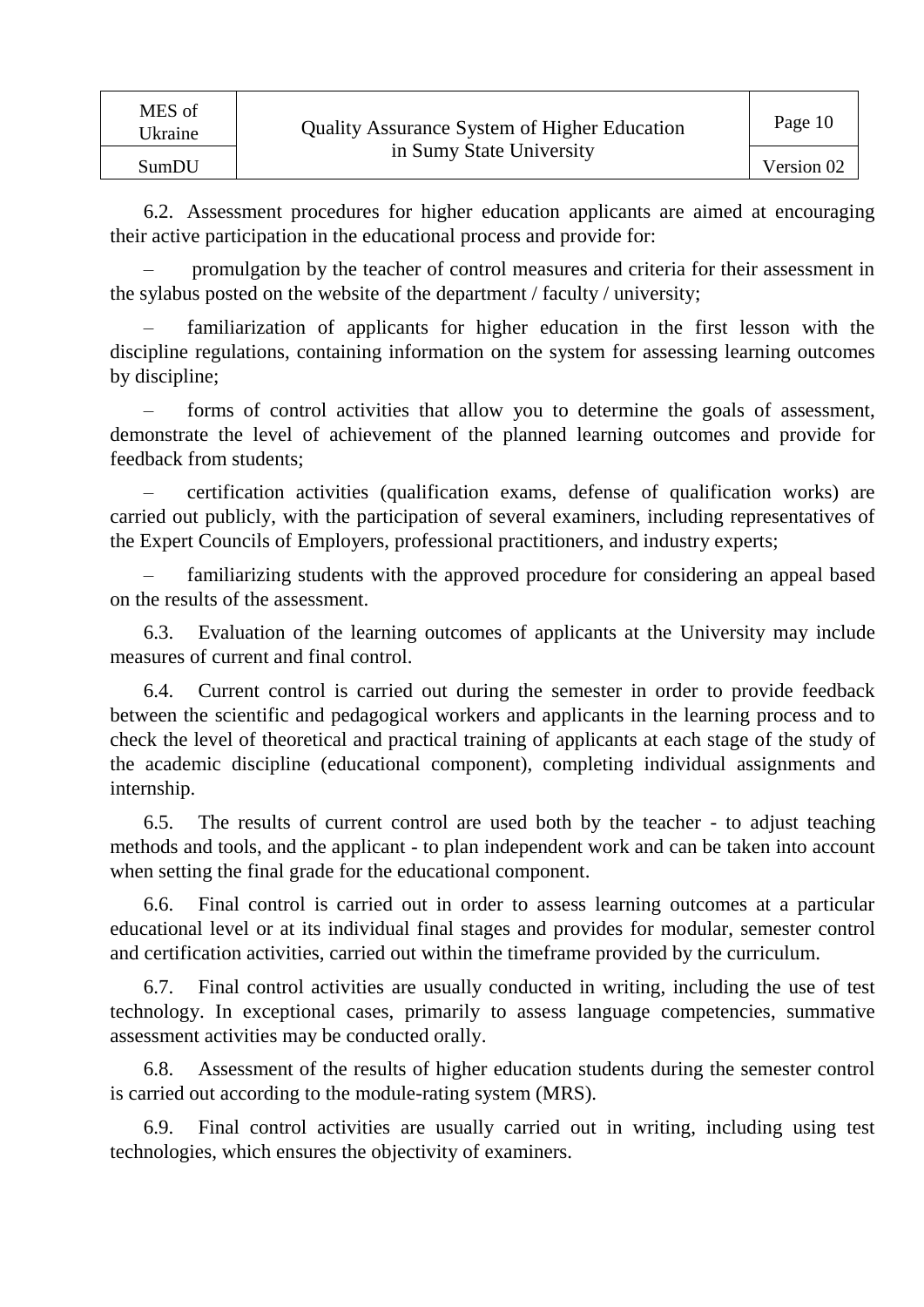| MES of<br>Ukraine | <b>Quality Assurance System of Higher Education</b> | Page 11    |
|-------------------|-----------------------------------------------------|------------|
| SumDU             | in Sumy State University                            | Version 02 |

6.10. The applicant for higher education is allowed to the final modular control, as a rule, when performing all types of planned educational work. Replication of the event of the final modular control in order to increase the positive assessment, as a rule, is not allowed.

6.11. Responsibility for the organization and conduct of assessment rests with the teacher who leads the discipline, and the head of the department for which the discipline is assigned.

6.12. In case of disagreement with the assessment of modular or semester certification, the applicant of higher education has the right to file an appeal according to the procedure defined by the Regulations on the organization of the educational process at Sumy State University.

#### **7. Ensuring the Quality of Human Resources of the University**

7.1 Ensuring the quality of the university's personnel potential and the mechanisms for its implementation are determined by the Perspective Work Plan for staffing activities and other documents of the regulatory framework for the quality management system of the university, which determine the strategy for the development of the university's personnel potential and the formation of a personnel reserve and which formalize the procedures and requirements for the competence of teachers, the system of financial and non-financial motivation of the teaching staff, the system of training and advanced training of university teachers.

7.2. Procedures and criteria for determining the relevant qualifications, professional level and performance of faculty are detailed in the Procedure for competitive selection when filling vacancies of scientific and pedagogical staff of SSU and concluding employment agreements (contracts) with them.

7.3. Academic and professional qualifications of teachers involved in the implementation of educational programs are subject to assessment in order to confirm the qualifications, professional and scientific levels of scientific and pedagogical and pedagogical workers, their possession of innovative teaching methods.

7.4. Scientific and methodological level of conducting training sessions; the quality of the organization of the educational process by discipline; educational achievements of applicants for higher education; and the fulfillment of qualification requirements, scientific and professional activity are the objects of assessment of the qualifications of teachers. Based on the results of the above measures, the administration makes specific management decisions aimed at improving the quality of higher education at the university.

7.5. Strengthening the quality of staffing at Sumy State University is carried out through the organization of advanced training, the purpose of which is the professional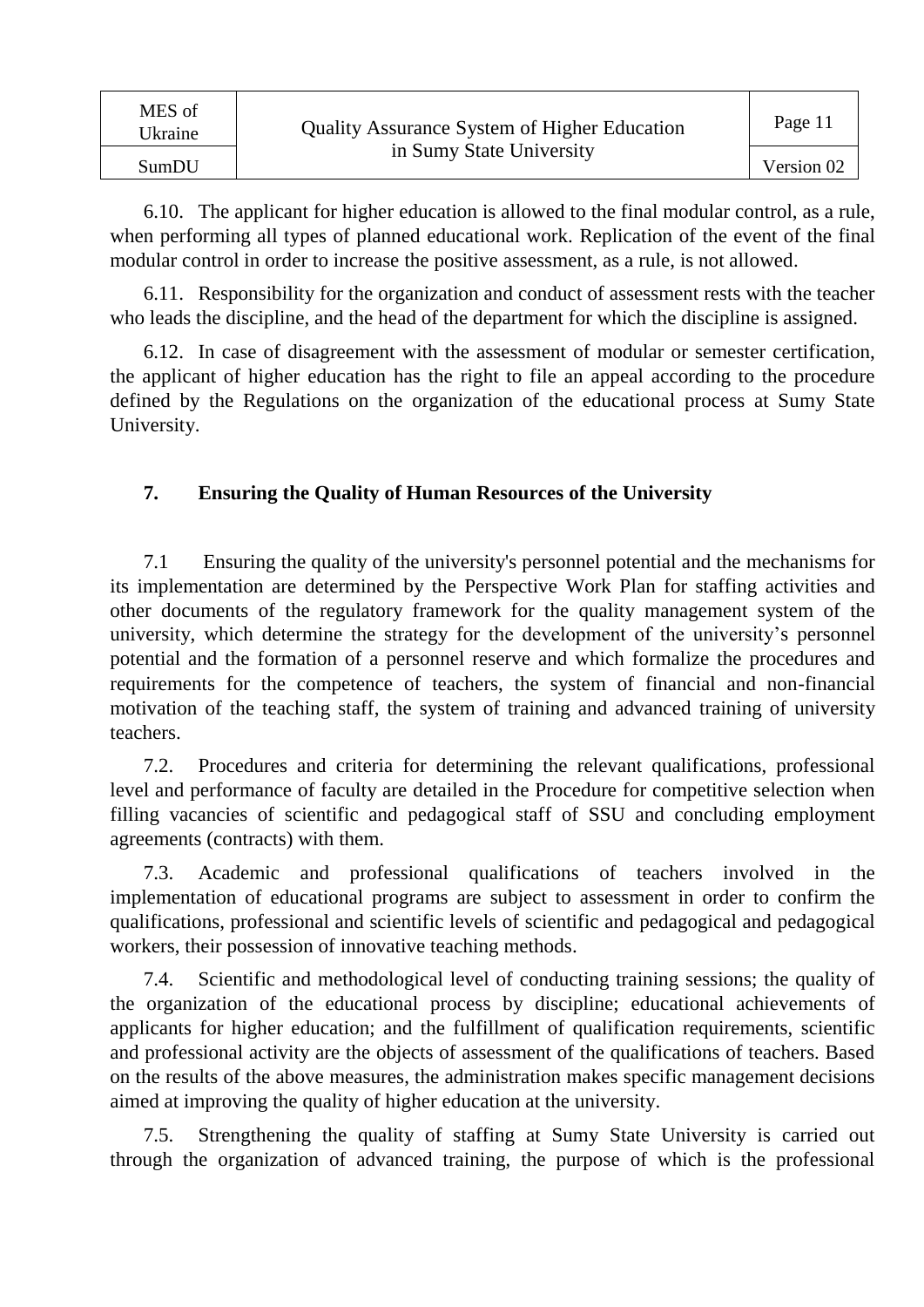| MES of<br>Ukraine | <b>Quality Assurance System of Higher Education</b> | Page 12    |
|-------------------|-----------------------------------------------------|------------|
| SumDU             | in Sumy State University                            | Version 02 |

development of pedagogical, scientific-pedagogical and other employees of the University in accordance with the priority goals, objectives and directions of its development.

7.6. Stimulation of continuous professional development of scientific and pedagogical workers in order to obtain the competencies necessary for a modern specialist is carried out by using a cumulative system of professional development, which involves calculating the acquisition of new and / or improvement of existing competencies through training, internships and other non-formal education and self-education, and / or professional activity.

7.7. The dissemination of best practices and additional motivation of teaching and research and teaching staff at the University is carried out through the introduction of a number of competitions, in particular: a competition of pedagogical innovations for the best collection of educational materials published in open access on OpenCourseWare, a competition for the development of electronic content of massive open online courses, "ICT innovations for modern education ICT4EDU", "The best scientific and pedagogical workers", "The best teacher through the eyes of students", an experiment to test the blended learning model, and others.

## **8. Ensuring the Availability of the Necessary Resources for the Organization of the Educational Process**

8.1. Resources used for the organization of the educational process in SumDU meet the regulatory requirements of the license conditions, the criteria for accreditation of educational programs, and standards of higher education.

8.2. The educational process at Sumy State University is provided with material and technical, personnel, information and other types of training resources. When distributing training resources, the needs of various categories of applicants for higher education (correspondence students, foreigners, persons with special needs, etc.) are taken into account, and academic mobility of applicants for higher education is also stimulated.

8.3. The University monitors the relevance and improves the mechanisms of provision and availability of resources for the organization of the educational process, taking into account the needs of higher education. Internal monitoring is carried out by university-wide divisions according to the indicators of licensing conditions, criteria and accreditation of educational programs, and standards of higher education.

8.4. The material and technical resources of the University include a library, computer facilities, classrooms, laboratories, technical training facilities, sports facilities (swimming pool, sports and exercise rooms), social infrastructure (dormitories, medical center, canteens, cafeterias, etc.).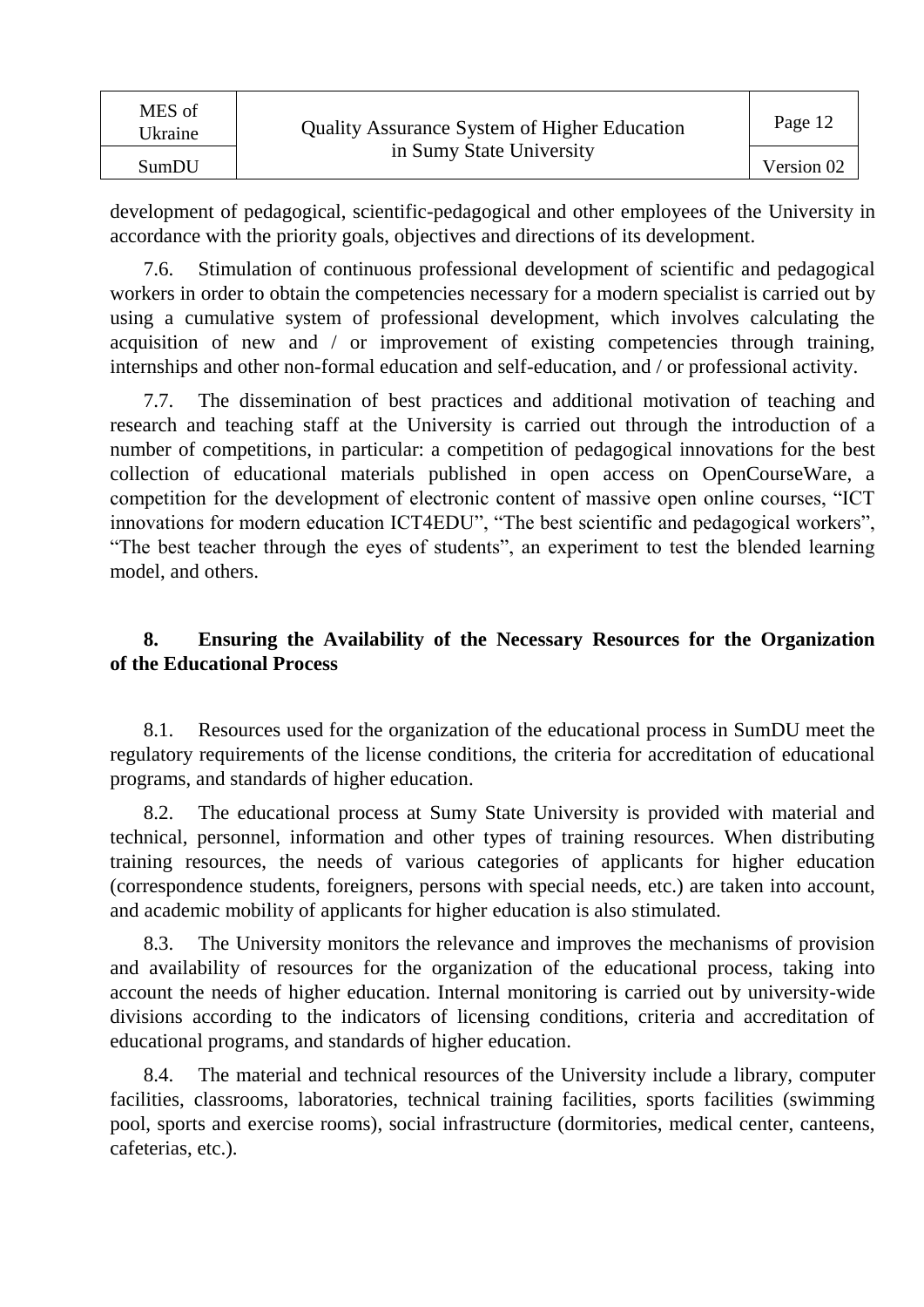| MES of<br>Ukraine | <b>Quality Assurance System of Higher Education</b> | Page 13    |
|-------------------|-----------------------------------------------------|------------|
| SumDU             | in Sumy State University                            | Version 02 |

8.5. The Sumy State University Library provides free services to all categories of users of the University and provides access to printed and electronic information resources necessary for learning, teaching and research activities.

8.6. Monitoring of material and technical resources is carried out by the following structural units depending on their functional focus:

Academic Department – the state and provision of the auditorium fund;

 Center of Computer Technologies – the state and provision of computer classes, multimedia and interactive technologies, laboratories, equipment, equipment, Internet access using Wi-Fi (or other wireless technologies) in the main educational, laboratory, library and dormitories ); computer technology center - condition and availability of computer classes, multimedia and interactive technologies, laboratories, hardware, software, access to the Internet using Wi-Fi (or other wireless technologies) in the main educational, laboratory and library rooms and dormitories);

– Department of Social Work With Students - social and living infrastructure.

8.7. Information resources of the University include library funds of educational methodological and other literature, patent fund, electronic library system (open electronic resources of SSU, Institutional Repository (eSSUIR), distance courses, open international educational resources, etc.).

8.8. The library fund is reproduced in real time, including remotely through the Electronic Catalog. The electronic library of SSU is represented by electronic editions of the e-catalog and repository. Users have access to electronic international scientific databases (Springer Nature, Scopus, Web of Science, etc.).

8.9. Information resources are monitored by:

– Academic and Methodological Department according to the indicators of the availability of up-to-date descriptions of educational programs, curricula, syllabuses of educational components, work programs of academic disciplines; provision of students with educational materials for each discipline of the curriculum; availability on the official website of the University (or other software environment (in distance learning systems) of information about academic disciplines with educational and methodological materials posted on them;;

– Academic and Organizational Center according to the indicators of the provision of the library fund - educational and methodological and other literature, professional periodicals, in particular in electronic access; electronic library resources.

8.10. The safety of the educational process is ensured by a system of measures for labor protection, compliance with safety, sanitary norms and rules, fire safety rules, as well as an established system of order protection.

8.11. For joint training, upbringing and development of applicants for higher education with special needs, an inclusive educational environment has been created at SSU, which provides for individual training in the form of an individual schedule in general groups in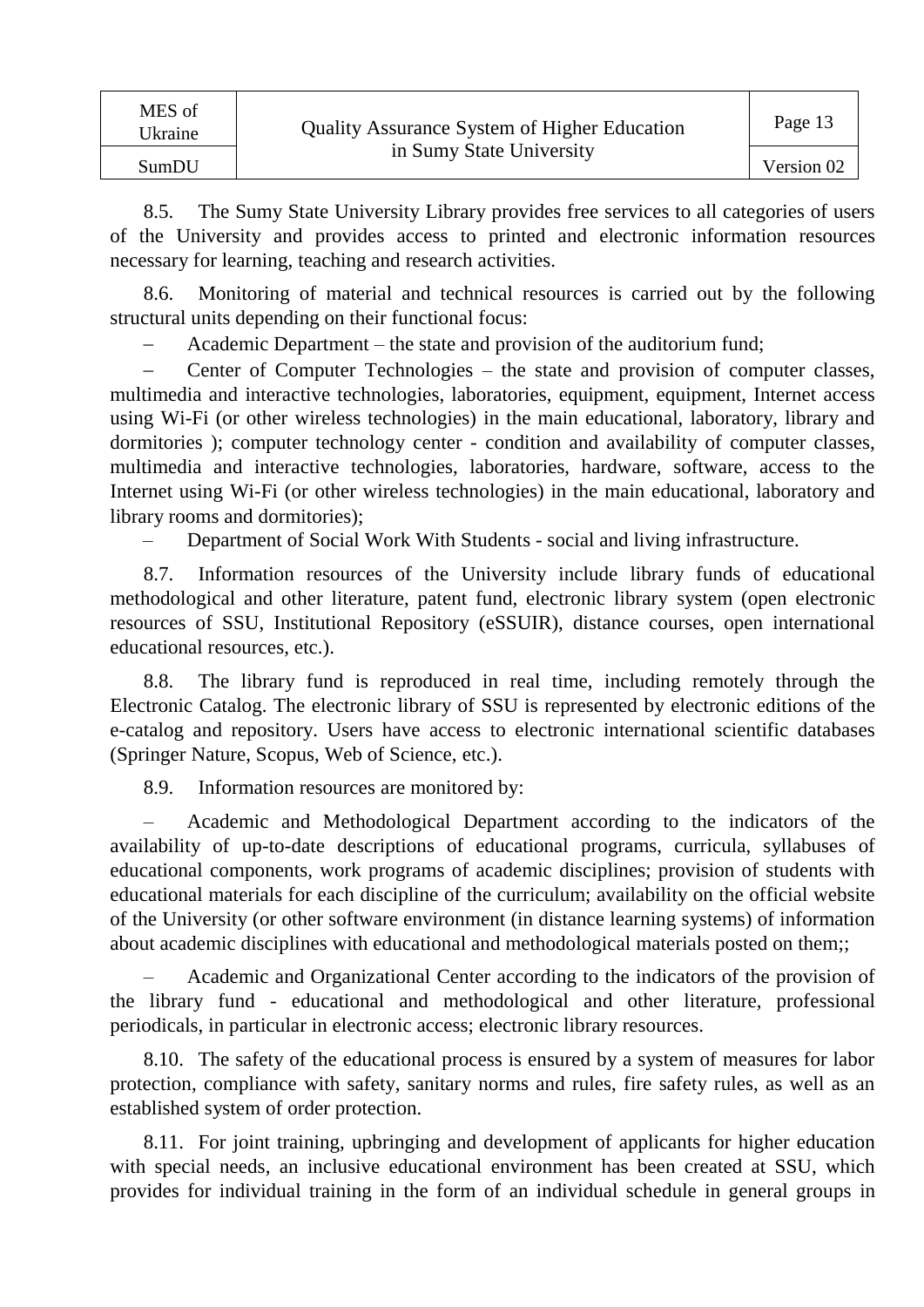| MES of<br>Ukraine | <b>Quality Assurance System of Higher Education</b> | Page 14    |
|-------------------|-----------------------------------------------------|------------|
| SumDU             | in Sumy State University                            | Version 02 |

accordance with the Regulations on the procedure for training applicants for higher education on an individual schedule at SumDU or training in inclusive groups in accordance with the Regulation on the organization of inclusive education for applicants for higher education at SumDU.

#### **9. Ensuring the Availability of Information Systems for the Effective Management of the Educational Process**

9.1. The information system of internal quality assurance of higher education in accordance with EU standards provides quality monitoring, operational accounting of processes and resources, reliable archiving of data on the state of educational, human, educational and methodological, information and library, material and other resources, analytical processing, rapid search, transfer and necessary presentation of relevant information.

9.2. The information space based on the principles of consistency, development, compatibility, standardization and efficiency is implemented through the Unified Integrated Information System of SSU.

9.3. The components of a unified embedded information system are: information and analytical management system, information system of e-learning, information and library system, OpenCourseWare (OCW), and Web system.

9.4. The information and analytical management system of the University provides support for the management processes of educational, scientific and other activities of the University and tools for the effective performance of professional duties by employees; support of the intra-university regulatory framework; and functioning of information services for teachers and students.

9.5. The information and analytical management system of the University includes:

– Electronic document management system, which aims to support the functions of creation, storage, retrieval and control of documents and speed up document management procedures, increase the efficiency of management.

– A system for evaluating the performance of University units (intra-university ranking of university units), which provides the implementation of processes to assess the capacity, level of work of institutes, faculties, departments and stimulate structural units to improve the quality of work in the main areas of university activities.

9.6. The e-learning information system ensures the management of the learning process and access to e-learning materials, the organization of the work of applicants for higher education, automated support for distance learning and other components of the e-learning system.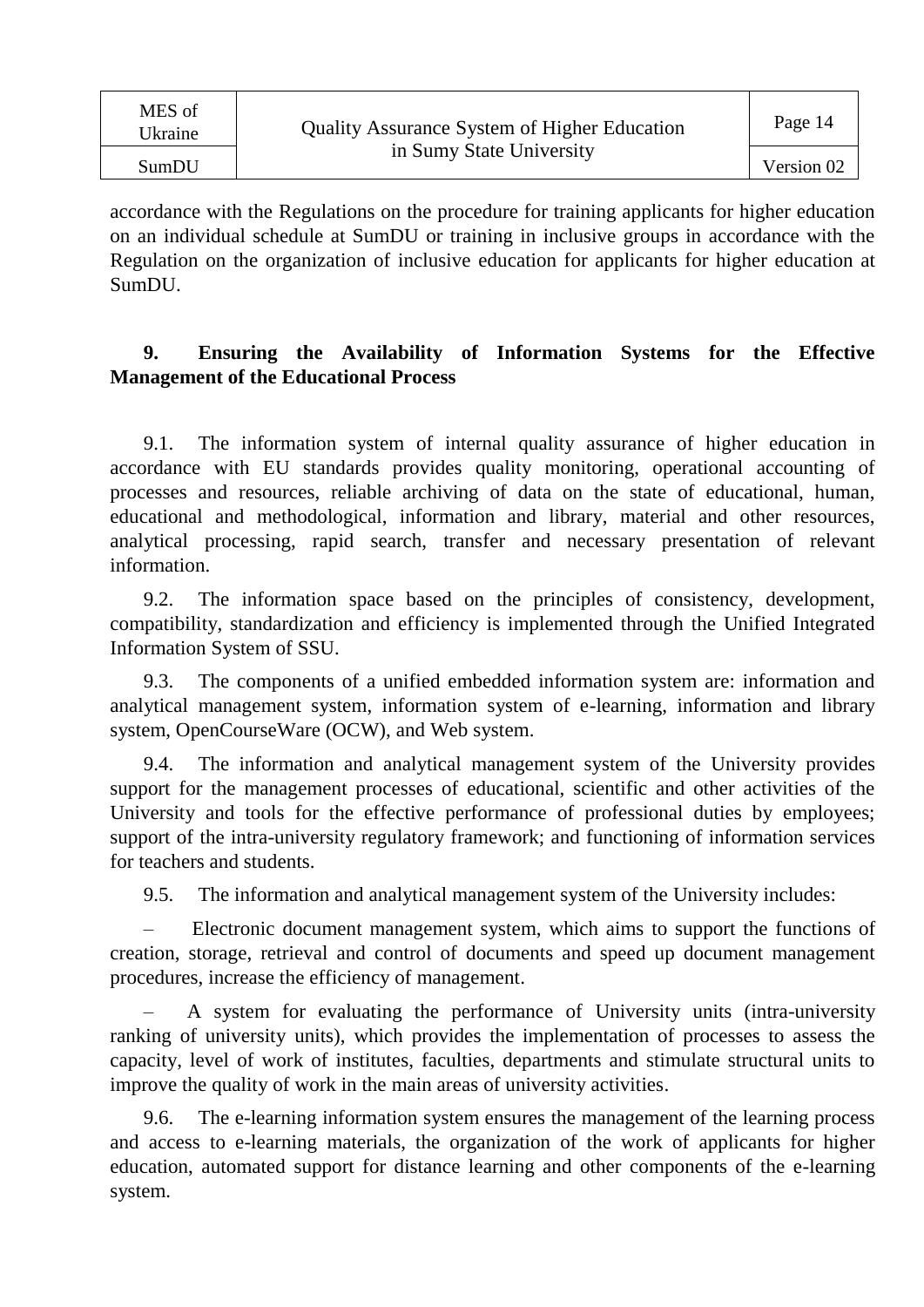| MES of<br>Ukraine | <b>Quality Assurance System of Higher Education</b> | Page 15    |
|-------------------|-----------------------------------------------------|------------|
| SumDU             | in Sumy State University                            | Version 02 |

9.7. The information and library system provides access to information materials, educational and scientific publications to applicants for higher education, teachers and scientists. The information and library system includes the Institutional Repository of scientific works, which acts as an electronic archive of Sumy State University and accumulates, preserves, distributes and provides long-term, permanent and reliable access to the published results of scientific research of the University faculty, staff and students.

9.8. OpenCourseWare (OCW) is an open electronic resource of educational and methodical materials of disciplines that are part of educational programs for higher education.

9.9. The web system provides information to the world community about all types of activities, is a means of feedback and a tool for improving the quality of the university's business processes, acts as a source of dissemination of scientific and educational information and provides services for organizing educational activities of the university.

#### **10. Ensuring Publicity of Information About Educational Programs, Degrees of Higher Education and Qualifications**

10.1. The publicity of information on the activities of the University is provided in accordance with the order of the Ministry of Education and Science of Ukraine dated February 19, 2015 No. 166 "Some issues of publishing information on the activities of higher educational institutions" and the Rector's Order No. 0176-I dated March 06, 2015.

10.2. Information on the activities and organization of the educational process at the University is published on the official website of the university, library, faculties, educational and research institutes and other departments.

10.3. The official website of the University contains information that is subject to mandatory publication in accordance with the requirements of the Law of Ukraine "On Higher Education", namely:

– the regulatory framework of the quality management system of Sumy State University;

– information about collegiate bodies and their personal composition;

– general analytical materials about the activity of the university, in particular, the rector's reports and annual reports in different areas of activity;

– information about personnel matters: the composition of the governing bodies of the University, a list of vacant positions for which appointment is made on a competitive basis, the staffing schedule for the current year;

– information and documents related to the organization of the educational process;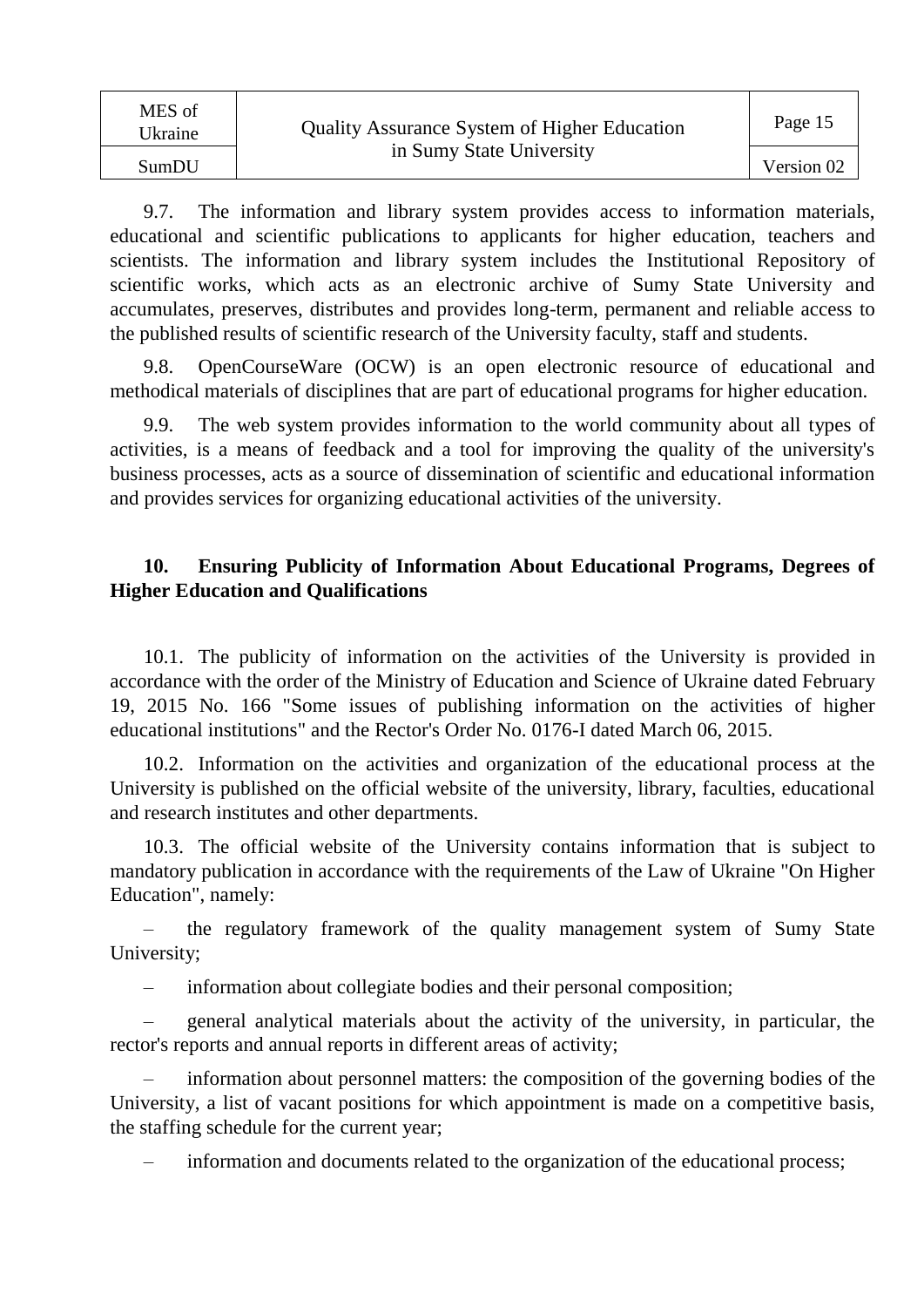| MES of<br>Ukraine | <b>Quality Assurance System of Higher Education</b><br>in Sumy State University | Page 16    |
|-------------------|---------------------------------------------------------------------------------|------------|
| SumDU             |                                                                                 | Version 02 |

– information for applicants: Rules for admission to SSU for the current year and changes in them; list of specialties for which admission is announced; the amount of tuition fees;

– information for applicants for higher education: information about the activities of student government, participation of applicants for higher education in competitions and competitions, organization of campus life;

– information about the scientific activity of the university: directions of scientific activity and scientific projects; conferences, seminars, competitions and exhibitions held at the university; scientific publications, specialized scientific councils, the activities of the scientific society of students, graduate students, doctoral students and young scientists;

– information on the financial activities of the university: the university's estimate for the current year, annual financial reports, information on the use of funds in the context of programs, information on the conduct of tender procedures;

– information on the participation of the University in national and international rankings of universities, etc.

10.4. The following information is posted on the websites of structural subdivisions: about the activity of the structural subdivision and its management, collegial bodies of the institute (faculty), about the structure of the institute (faculty), organization of educational activity, scientific and international cooperation, student self-government activity.

10.5. The information published on the official website of Sumy State University and its structural subdivisions is systematically updated.

#### **11. Ensuring Academic Integrity**

l

11.1. Implementation of the university system of academic integrity is regulated by the "Regulations on academic integrity and ethics of academic relations at Sumy State University", the Rector's Order "On signing declarations of academic integrity by participants in the educational process"<sup>5</sup>, "Regulations on the Unit for Promotion of Academic Integrity"<sup>6</sup>, "Methodical instructions for checking academic texts for the presence of text borrowings"<sup>7</sup>, placed in the Register.

<sup>&</sup>lt;sup>5</sup>On signing declarations of academic integrity by participants in the educational process. Register: [https://normative.sumdu.edu.ua/](http://www.sumdu.edu.ua/ukr/general/normative-base.html)

<sup>&</sup>lt;sup>6</sup> Regulations on the Unit for Promotion of Academic Integrity. Register[: https://normative.sumdu.edu.ua/](http://www.sumdu.edu.ua/ukr/general/normative-base.html)

<sup>7</sup>Methodical instructions for checking academic texts for the presence of text borrowings. Register: [https://normative.sumdu.edu.ua/](http://www.sumdu.edu.ua/ukr/general/normative-base.html)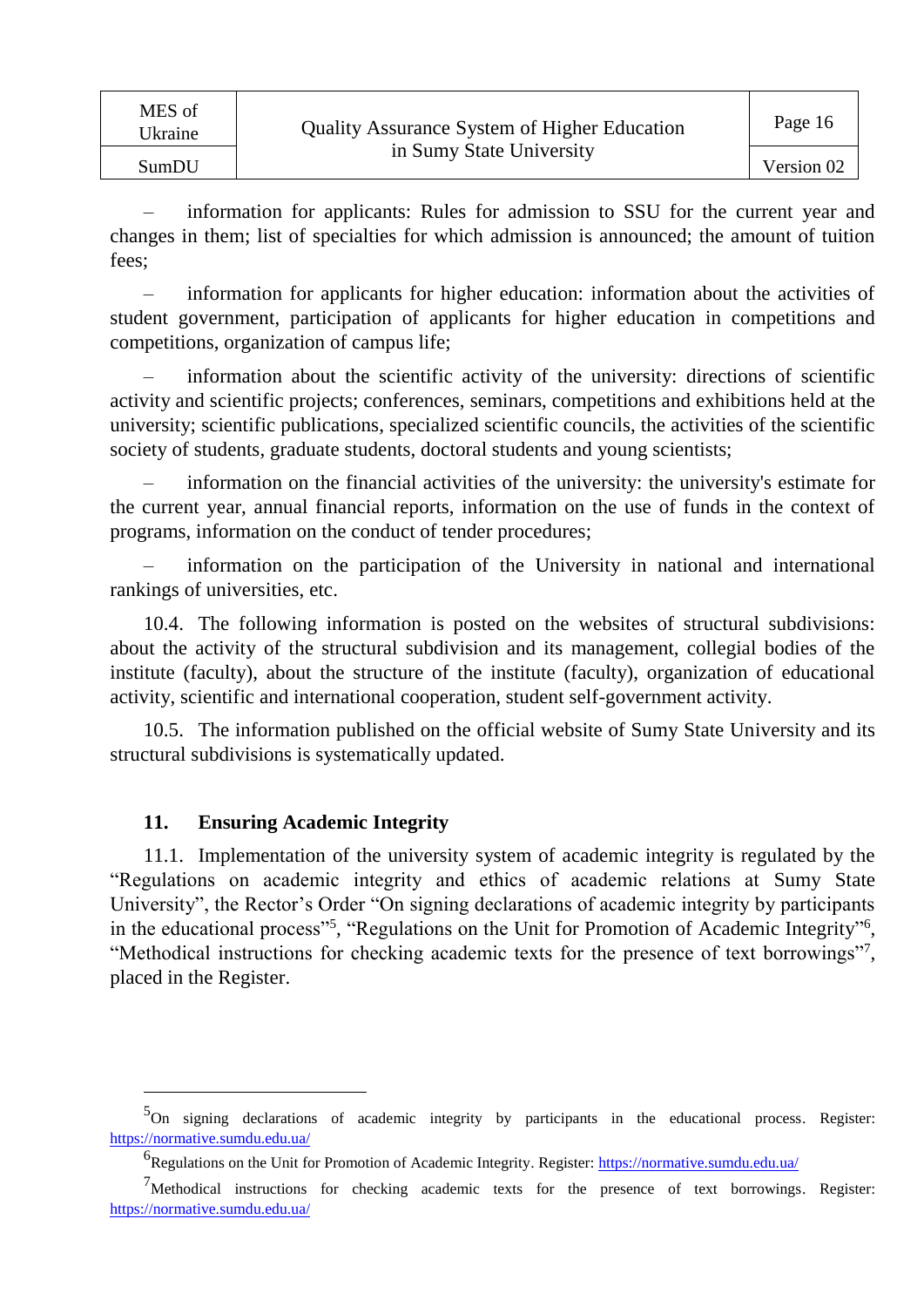| MES of<br>Ukraine | <b>Quality Assurance System of Higher Education</b> | Page 17    |
|-------------------|-----------------------------------------------------|------------|
| SumDU             | in Sumy State University                            | Version 02 |

11.2. All participants in the educational process during training (performance of their duties) must adhere to academic integrity, the principles of which are defined by the "Code of Academic Integrity of Sumy State University"<sup>8</sup> .

11.3. Adherence to the principles of academic integrity and ethics of academic relations of all categories of applicants for higher education and university staff implies: mandatory adherence to the fundamental values of academic integrity specified in the Code; compliance with current legislation in the field of education and science and intellectual property; adherence to corporate culture and respect for other employees and graduates; prevention of manifestations of academic dishonesty on the part of employees and applicants for higher education; obligatory correct references to sources of information in case of use of borrowed ideas, developments, statements, information; immediate notification of cases of violation of academic integrity to the authorized bodies (officials) of the University (depending on their own subordination and type of violation) in order for them to respond accordingly; bearing academic and other types of responsibility in accordance with current legislation for violation of academic integrity and ethics of academic relations.

11.4. Structural units and authorized commissions that ensure the promotion of the principles of academic virtue, their implementation in the educational and academic activities of the university, as well as have an oversight and supervisory function: Unit for Promotion of Academic Integrity; the University Ethics (Integrity) and Conflict Management Commission; Academic Virtue Commissions.

11.5. The information base through which the principles of academic integrity are popularized includes: the site "Academic Integrity at SumDU"; informational and methodical materials devoted to information literacy and plagiarism prevention; information materials on corporate culture in the workplace and the benefits of fair learning; materials devoted to the promotion of the principles of academic integrity among persons receiving higher education.

11.6. Tools for implementing the principles of academic integrity in the educational and scientific activities of the University include: information and advisory support for teachers and students of higher education; mass open online courses "Academic Integrity: Challenges, Actions, Success Stories", "Fundamentals of Information Literacy and Data Management"; implementation of the program of advanced training of scientific and pedagogical and pedagogical workers "Ethics and academic integrity in education and science"; lectures of the main stakeholders of higher education on the benefits of fair learning, training cycles for all participants in education in the framework of national and international projects on academic integrity, grant programs, etc.

11.7. Tools for monitoring the observance of academic integrity in the educational activities of the University include: conducting a survey of participants in educational processes for violations of academic integrity; obligatory check of scientific, educational-

 $\overline{a}$ 

<sup>&</sup>lt;sup>8</sup> Code of Academic Integrity of Sumy State University. Register:<https://normative.sumdu.edu.ua/>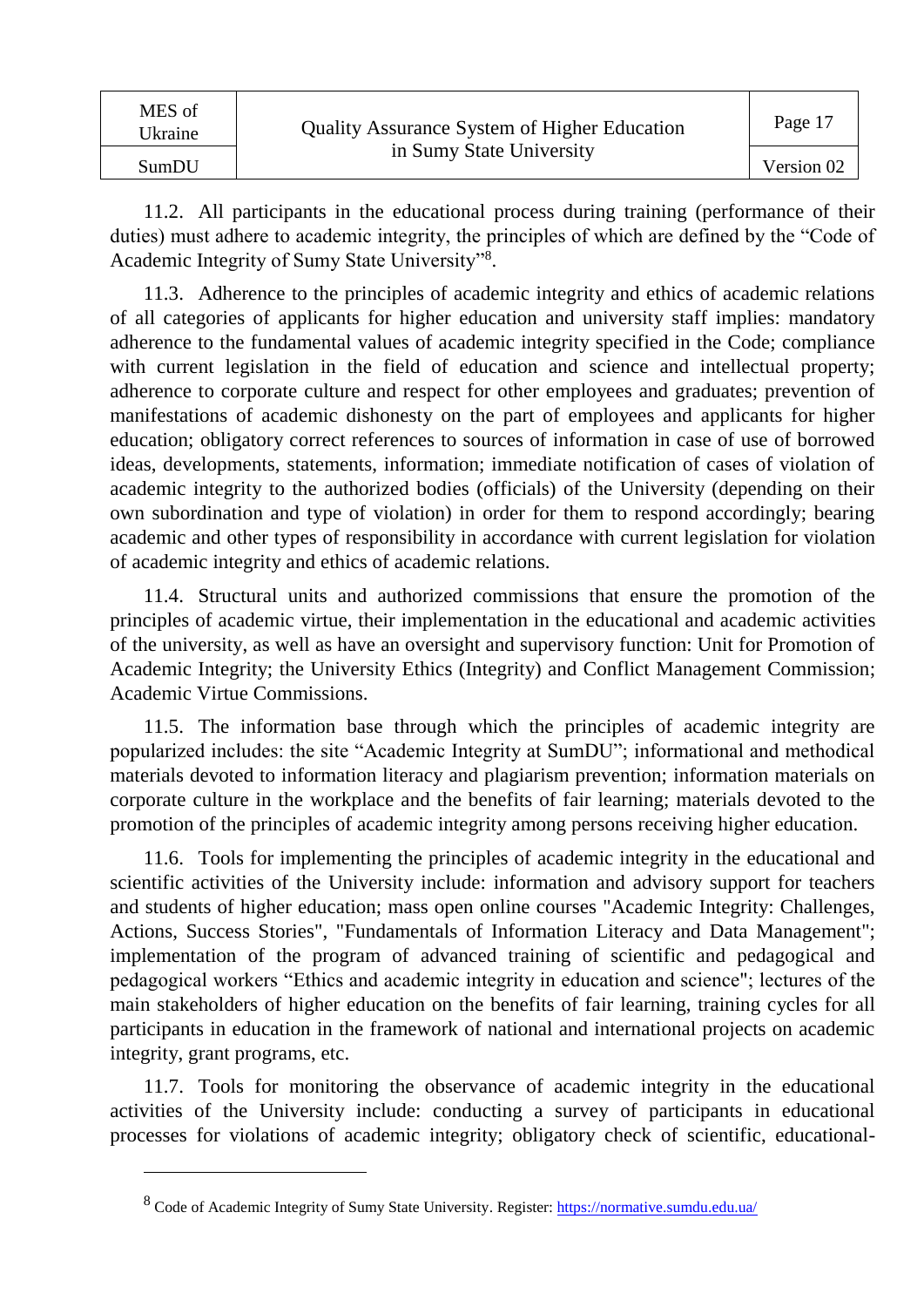| MES of<br>Ukraine | <b>Quality Assurance System of Higher Education</b> | Page 18    |
|-------------------|-----------------------------------------------------|------------|
| SumDU             | in Sumy State University                            | Version 02 |

methodical, qualification and educational works for the presence of signs of academic plagiarism in accordance with the created normative base.

#### **12. Ensuring the Analysis of the Quality of Activities Through Rating, Internal and External Audits**

12.1. Sumy State University on a permanent basis takes part in international research to determine university ratings, the main purpose of which is to compare the University with the leading higher education institutions of the world and Ukraine to identify measures to improve the quality of higher education applicants and teaching staff, internationalization of the scientific and educational process, taking into account the views of the academic and professional environment.

12.2. Rating procedures, internal and external audits include: participation in external ratings; conducting external audits by independent agencies; involvement of external experts and benchmarking, rating assessment of institutes, faculties and departments of SumDU.

12.3. Sumy State University is represented in the following international studies to determine the rankings of universities:

– Times Higher Education, QS and U-Multirank, giving a comprehensive assessment of the university;

– URAP, SCImago and other rankings, based on indicators of scientometric bases Scopus and Web of Science and assessing the quality of scientific activity;

– Ranking Web of Universities (Webometrics) and uniRank, which assess the degree of openness and activity of free economic zones in the Internet space;

– the Times Higher Education Impact Rankings, and the UI GreenMetric World University Ranking evaluate the Third Mission of the universities all over the world;

– the Ranking Web of Repositories, which evaluates the quantity and quality of scientific results published in the public domain in institutional repositories;

– Ranking Web of Hospitals, which evaluates the online representation of university clinics

12.4. Data sources for external ratings are information provided directly by Sumy State University, data from external independent open sources, external independent databases (for example, scientometric database Scopus or Web of Science, PatStat patent database, etc.), the results of external sociological surveys (for example, from rankings QS, Times Higher Education, U-Multirank, etc.).

12.5. The obligatory stages of Sumy State University participation in modern rating measurements are data validation and verification, checking the correctness of procedures and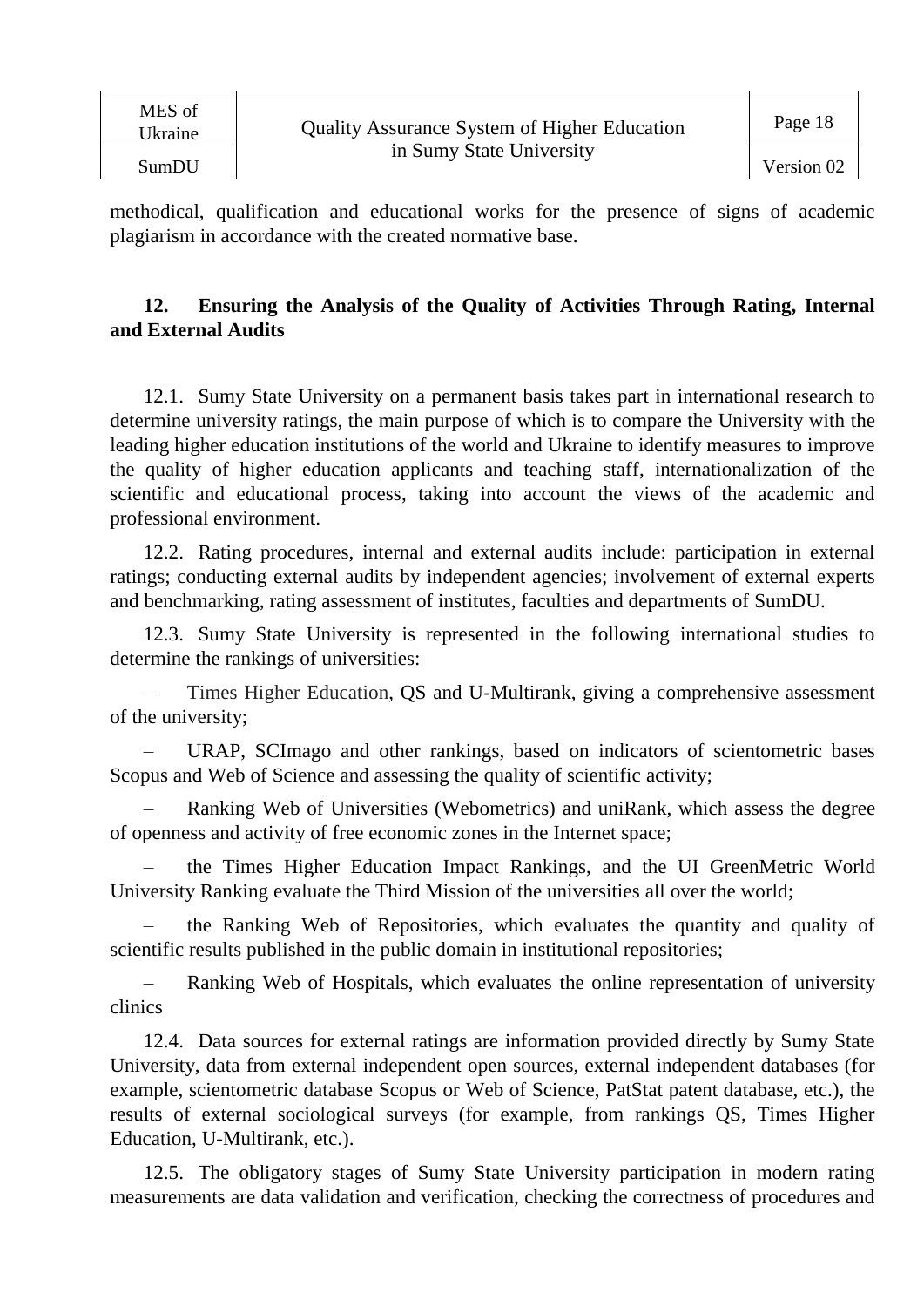| MES of<br>Ukraine | <b>Quality Assurance System of Higher Education</b> | Page 19    |
|-------------------|-----------------------------------------------------|------------|
| SumDU             | in Sumy State University                            | Version 02 |

business processes of the university's own statistical data preparation and their comparison with the data of other rating participants in order to identify and eliminate statistical deviations and invalid information. Validation and verification take place with the direct participation of an external expert (representative of the rating agency) to ensure that the University correctly understands the quality assessments and correctly collects data to obtain them, as well as to improve the system of internal monitoring of university performance.

12.6. The mechanism of feedback between the procedures of assessing the internal quality system of the University and the results of the University is the analysis of rating results as a dominant component of the Sumy State University participation in the ratings. Analysis of integral indices or indicators of ratings in the format of rating place (Webometrics), rating score (QS) or rating value of raw data (U-Multirank) is the most informative and meaningful format for presenting the results of the rating. Based on the results of the analysis, conclusions about the strengths and weaknesses of the university, opportunities and external threats (SWOT-analysis) are formed, which is the basis for the development of appropriate management decisions.

12.7. External performance audit is performed to assess the productivity and efficiency of the University by an external agency, in particular the international company QS (UK) on a certain group of indicators to compare with national, European and world values.

12.8. SumDU constantly attracts external experts (consultants) for management activities, which to the greatest extent affects the quality assurance of higher education.

12.9. Benchmarking includes the selection of targets; selection of universities-objects of benchmarking; data collection; analysis of results and development of management decisions.

12.10. The annual rating assessment of Sum DU institutes, faculties and departments includes: data collection, data verification and validation procedures, analysis of rating results, development and implementation of management decisions; continuous improvement of rating assessment methods.

12.11. Rating assessment of structural units of Sumy State University is carried out in accordance with the developed and approved methodology for ranking institutions, faculties and departments developed on the basis of indicators of international and national rankings, quality standards, quality criteria recognized in international official documents and target values of indicators of universities - subjects of benchmarking , with appropriate adaptation to the features of educational activities of structural units of the university.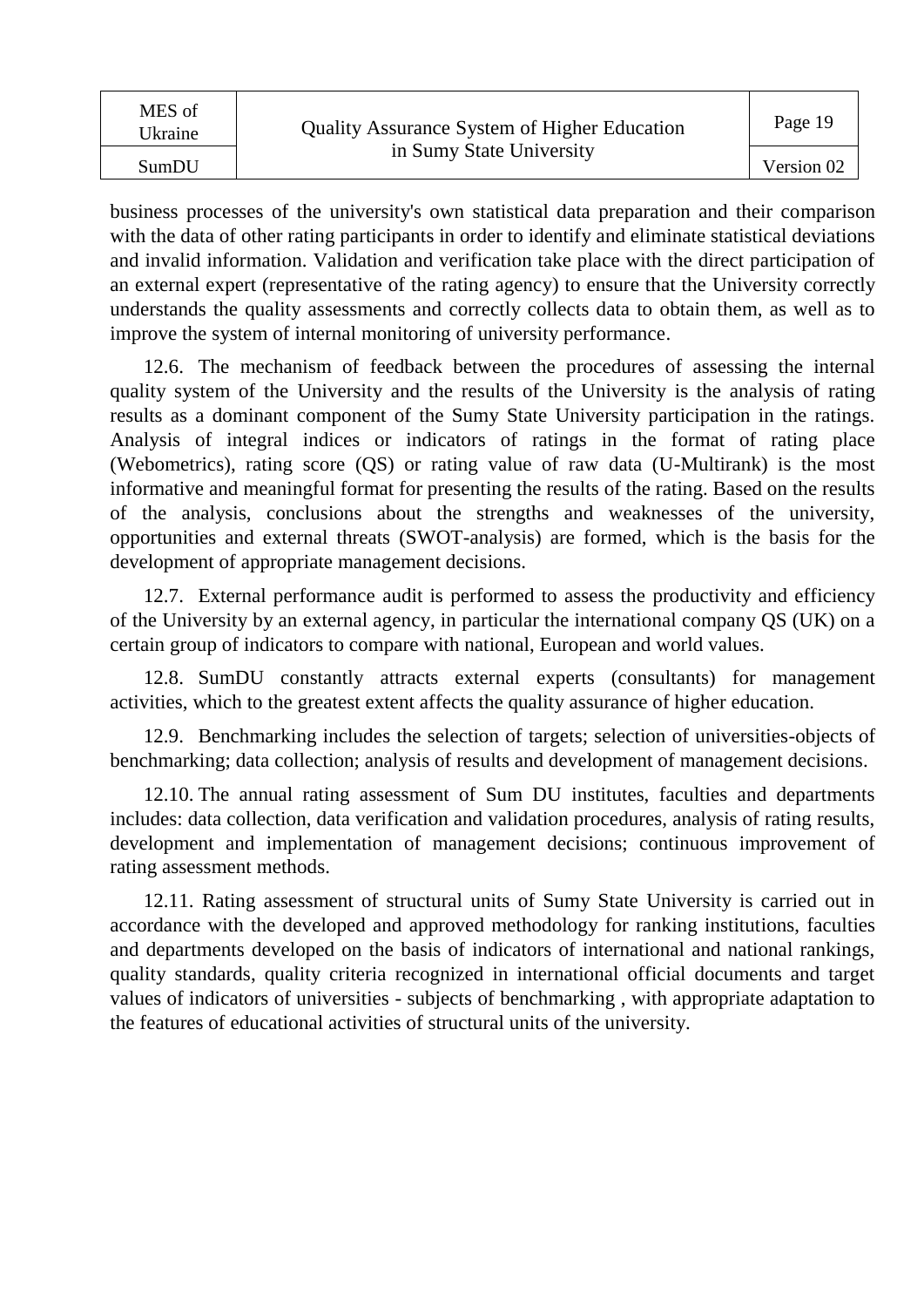#### **13. Documentation Defining the Quality System. Organizational Support of Documented Procedures is a Hallmark of a Quality Assurance System**

13.1. The processing of documents in the University shall be carried out on the unified organizational and legal principles of document circulation.

13.2 The purpose of the documenting procedures is to establish in the University a single procedure for documenting management information and work with documents, methodological guidance and control of compliance with the established order of work with documents in the structural units of the university.

13.3. Organization of document flow in SSU provides for:

 the introduction of electronic document management in order to increase labor efficiency by reducing the time for searching, developing, replicating and sending documents;

 delegation of some of the powers of the Rectorof the University in order to improve the organizational support of the university, strengthen the role of structural units, increase the responsibility of officials, introduce a rational scheme for preparing and passing documents, efficiency in solving official issues;

 reduction of the number of instances, which must receive documents for their approval;

 unification of the main types of documents by developing and approving their templates;

- control over the execution of such intra-university documents as orders, memos, decisions of the academic council and advisory bodies, instructions of officials, incoming correspondence and other documents.

13.4. The university's document management system is aimed at improving, simplifying and speeding up the document management procedures at the university, increasing the efficiency of management activities, and standardizing the main forms of documents.

13.5. The normative base of intra-university activities is presented in the Register of the main normative base of the activity quality management system, which can be accessed through the official web-site of the university..

13.6. Unification of the main forms of documents is provided through the information service "Electronic document template".

13.7. The system of general electronic document management at the University includes "Codification of standard job (work) instructions and appendices to standard job (work) instructions" and information service "Register of job instructions".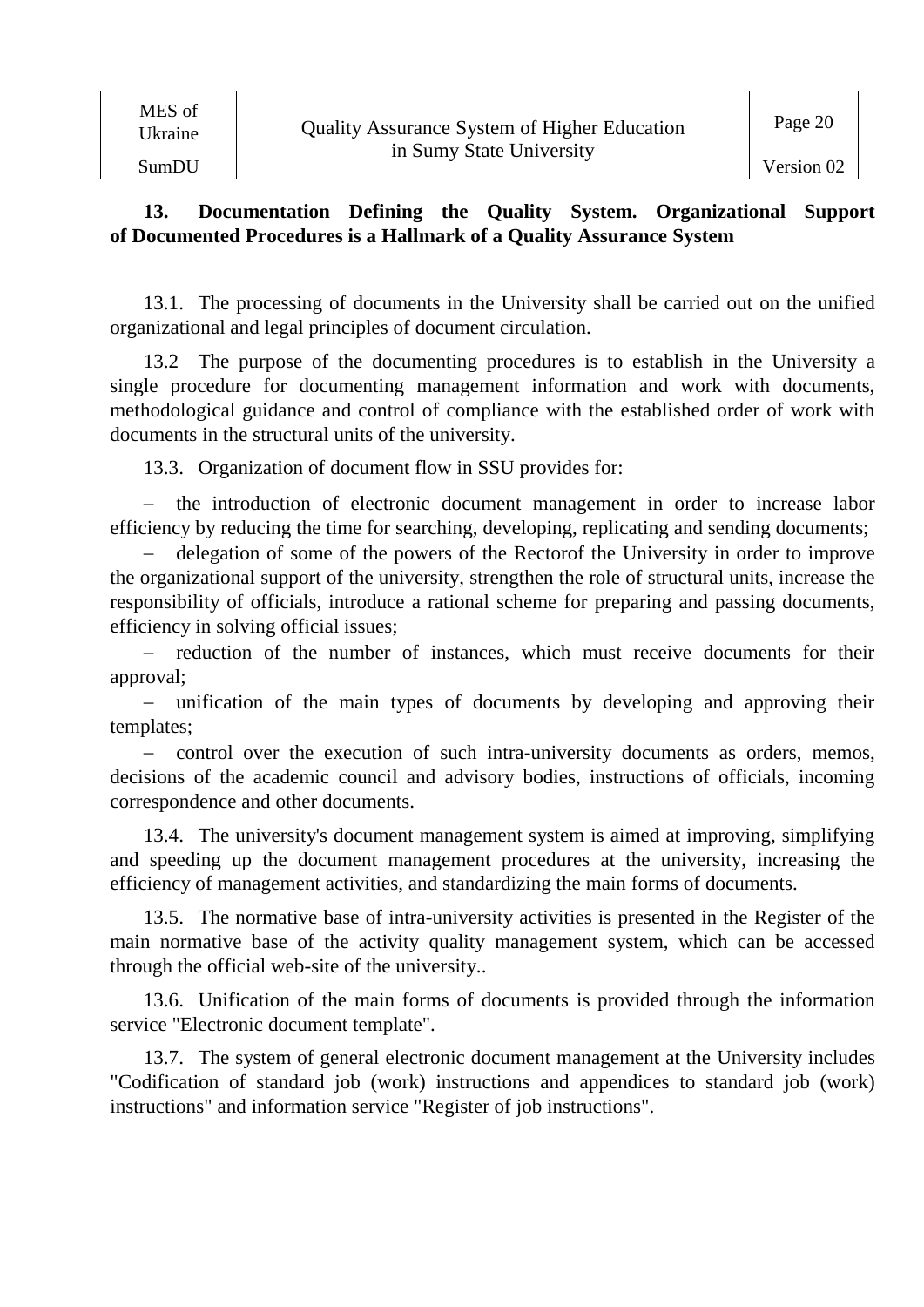#### **14. Final Provisions**

14.1 The Regulation shall take effect on the day following its enactment by order of the Rector, unless otherwise provided for in the same order.

14.2 Amendments and additions to the Regulation may be made by order of the Rector or by order of the Rector by decision of the Academic Council or the relevant advisory body. In the same manner, the Regulation shall be repealed.

14.3 The officials of the University are responsible for updating the Regulation and monitoring the implementation of its requirements in accordance with their functional duties.

14.4 Declare invalid "System of quality assurance of educational activity and quality of higher education of Sumy State University" put into effect by order of the Rector №0452-I from 22.06.16.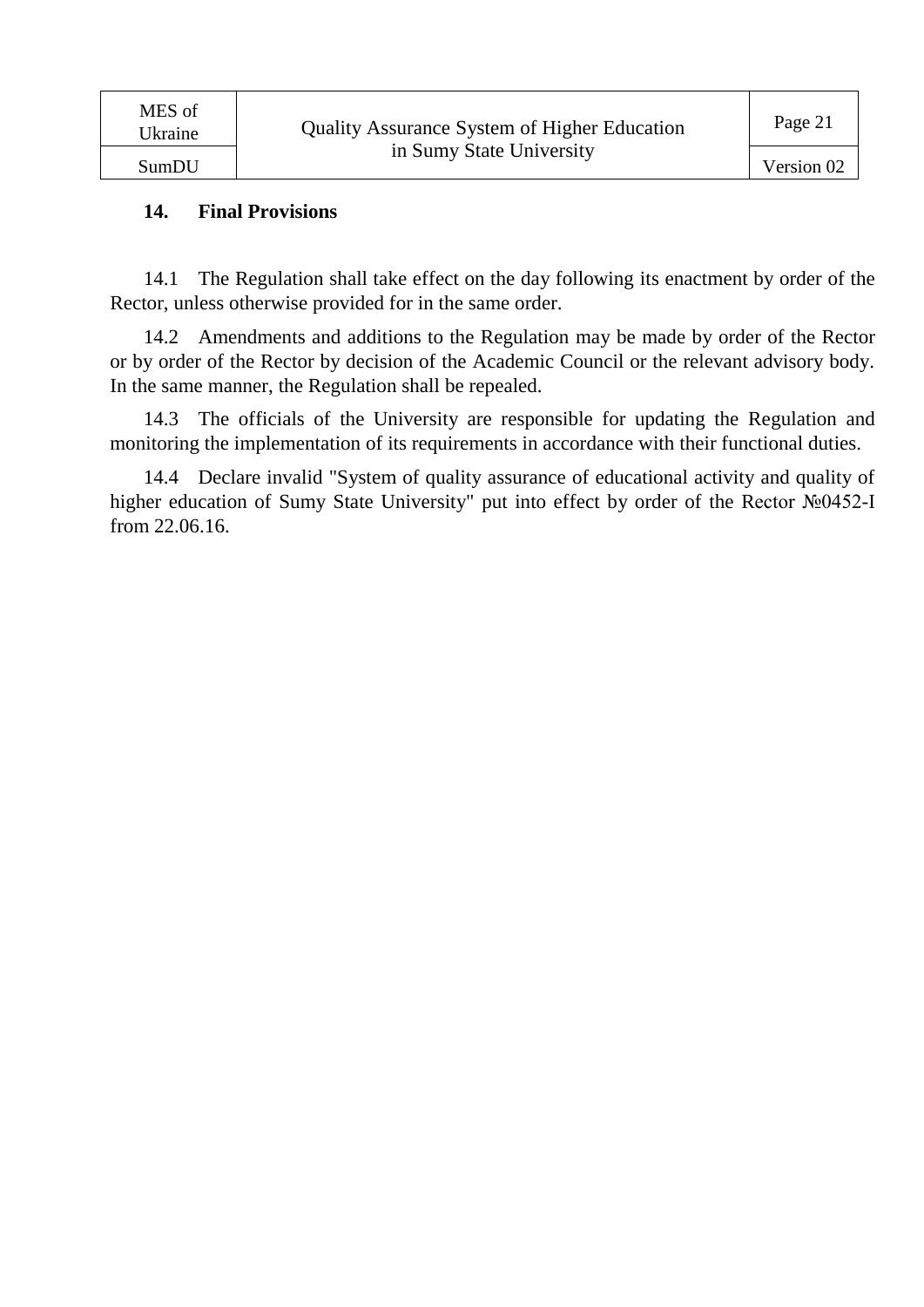| Functions of managers and departments of Sumy State University involved in the implementation of processes of internal quality |
|--------------------------------------------------------------------------------------------------------------------------------|
| assurance system of higher education of Sumy State University                                                                  |

| Managers and divisions of<br>Sumy State University involved in<br>the IQAS | Functions of managers and departments of SumDU involved in the IQAS                                                                                                                                                                                                                                                                                                                                                                                                                                       |
|----------------------------------------------------------------------------|-----------------------------------------------------------------------------------------------------------------------------------------------------------------------------------------------------------------------------------------------------------------------------------------------------------------------------------------------------------------------------------------------------------------------------------------------------------------------------------------------------------|
|                                                                            | <b>University level</b>                                                                                                                                                                                                                                                                                                                                                                                                                                                                                   |
| Council for Quality Assurance of<br><b>Higher Education</b>                | analysis of the state of educational activities and the quality of higher education at the university,<br>$\sim$<br>development for consideration by the Academic Council of the University and the Rector's Office of<br>proposals to improve this activity, taking into account the latest educational trends;                                                                                                                                                                                          |
|                                                                            | preparation of recommendations to the Academic Council on the formation of the optimal portfolio of<br>educational programs of the university;                                                                                                                                                                                                                                                                                                                                                            |
|                                                                            | examination of educational programs and providing recommendations to the Academic Council on its<br>approval;                                                                                                                                                                                                                                                                                                                                                                                             |
|                                                                            | analysis of the results of monitoring the quality of higher education at the University in the following<br>components: approval of a system of indicators characterizing the quality of higher education, forms of<br>questionnaires (surveys, etc.) and other materials for monitoring research and evaluation, monitoring<br>research reports and evaluations; formation on the basis of monitoring studies of recommendations for<br>management decisions to improve the quality of higher education; |
|                                                                            | analysis of human resources and professional development of pedagogical and scientific-pedagogical<br>workers as a process of continuous professional development aimed at ensuring the quality of teaching and<br>research, as well as stimulating the introduction of innovative educational technologies in scientific and<br>educational activities of the university;                                                                                                                                |
|                                                                            | analysis of providing the educational process with the necessary resources (informational, logistical,<br>financial, etc.);                                                                                                                                                                                                                                                                                                                                                                               |
|                                                                            | formation of recommendations and planning of the work of structural divisions of the University for the<br>$\overline{\phantom{a}}$<br>implementation of educational programs for the academic year;                                                                                                                                                                                                                                                                                                      |
|                                                                            | dissemination of best practices of leading educational institutions in order to improve the quality of higher                                                                                                                                                                                                                                                                                                                                                                                             |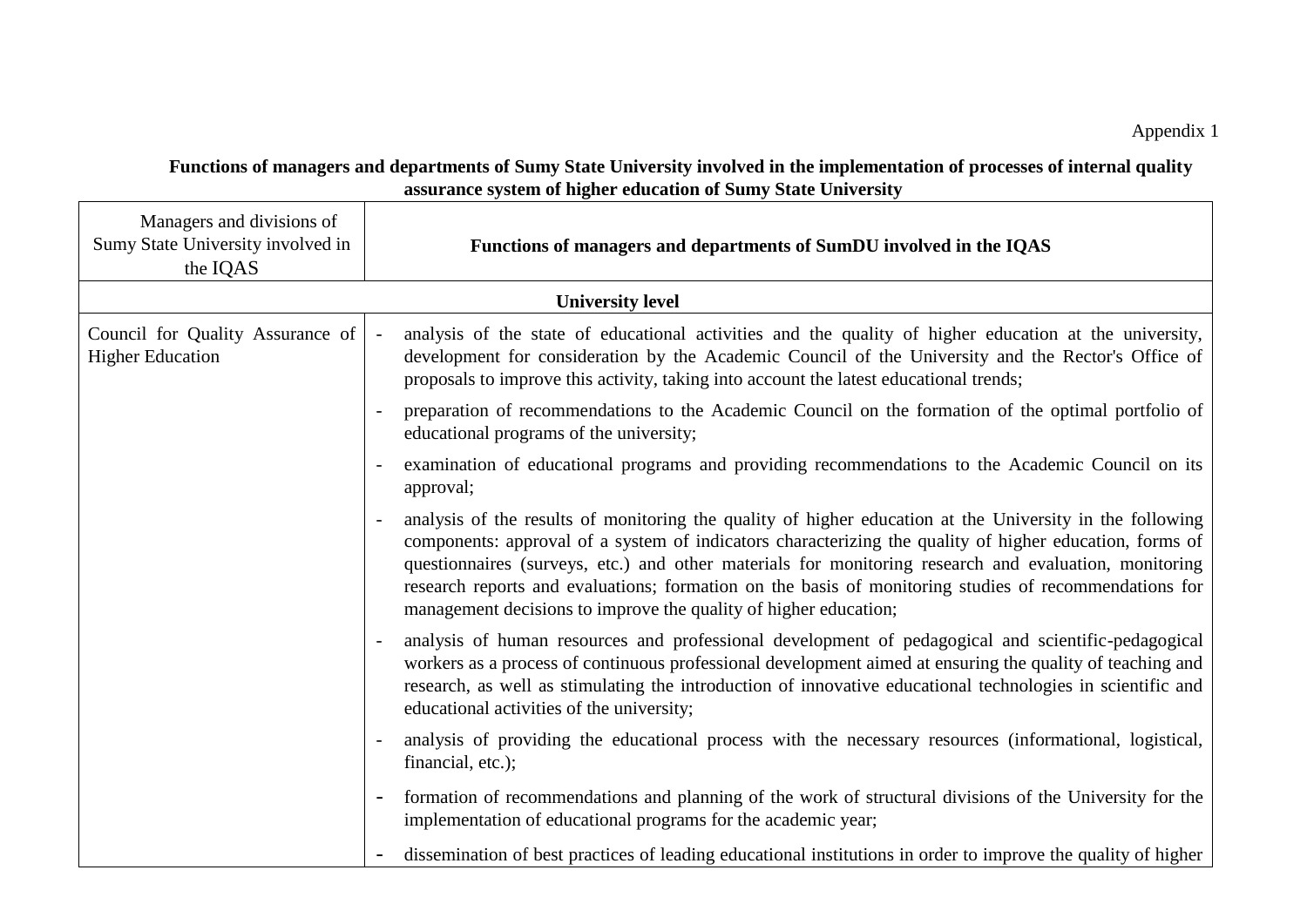| MES of<br>Ukraine | <b>Quality Assurance System of Higher Education</b> | Page 23    |
|-------------------|-----------------------------------------------------|------------|
| SumDU             | in Sumy State University                            | Version 02 |

|                                                            | education at the University                                                                                                                                                                                                                                                                                                                                                                                                                                                                                       |
|------------------------------------------------------------|-------------------------------------------------------------------------------------------------------------------------------------------------------------------------------------------------------------------------------------------------------------------------------------------------------------------------------------------------------------------------------------------------------------------------------------------------------------------------------------------------------------------|
| Center for Quality Assurance of<br><b>Higher Education</b> | formation of a strategy, policy, procedures and practices for the academic quality assurance of higher<br>$\overline{\phantom{a}}$<br>education at SumDU;                                                                                                                                                                                                                                                                                                                                                         |
|                                                            | introduction of strategic developments related to quality within the framework of quality assurance<br>procedures, as well as their improvement in accordance with the Development Strategy of SumDU;                                                                                                                                                                                                                                                                                                             |
|                                                            | assistance in the formation of an academic culture of quality at SumDU;                                                                                                                                                                                                                                                                                                                                                                                                                                           |
|                                                            | analysis and synthesis of the quality of higher education at the University on the basis of the results of<br>accreditation of educational programs by the National Agency for Quality Assurance in Higher Education,<br>development of proposals for consideration by the Academic Council of the University, Rector and the<br>relevant advisory bodies to improve this activity with the latest educational technologies, forming<br>appropriate recommendations and other regulatory documents to improve it; |
|                                                            | development of policies and principles of quality assurance of the teaching staff;                                                                                                                                                                                                                                                                                                                                                                                                                                |
|                                                            | coordination of the work of structural divisions of the University for the quality of the educational process;                                                                                                                                                                                                                                                                                                                                                                                                    |
|                                                            | prompt reaction (preparation of order projects and other materials concerning the quality of the educational<br>process organization) when detecting violation of the norms of higher education standards concerning the<br>organization of educational process at the university;                                                                                                                                                                                                                                |
|                                                            | development of an action plan for monitoring the quality of higher education at SumDU for the academic<br>year;                                                                                                                                                                                                                                                                                                                                                                                                   |
|                                                            | development of a system of indicators characterizing the state of quality of higher education at SumDU;                                                                                                                                                                                                                                                                                                                                                                                                           |
|                                                            | formation, on the basis of monitoring studies, of recommendations for management decisions to improve<br>the quality of higher education at SumDU                                                                                                                                                                                                                                                                                                                                                                 |
| Academic<br>Methodical<br>and<br>Department                | participation in the implementation of the university's policy to ensure the quality of educational activities<br>and educational services;                                                                                                                                                                                                                                                                                                                                                                       |
|                                                            | study and dissemination of best practices of leading educational institutions in order to improve the                                                                                                                                                                                                                                                                                                                                                                                                             |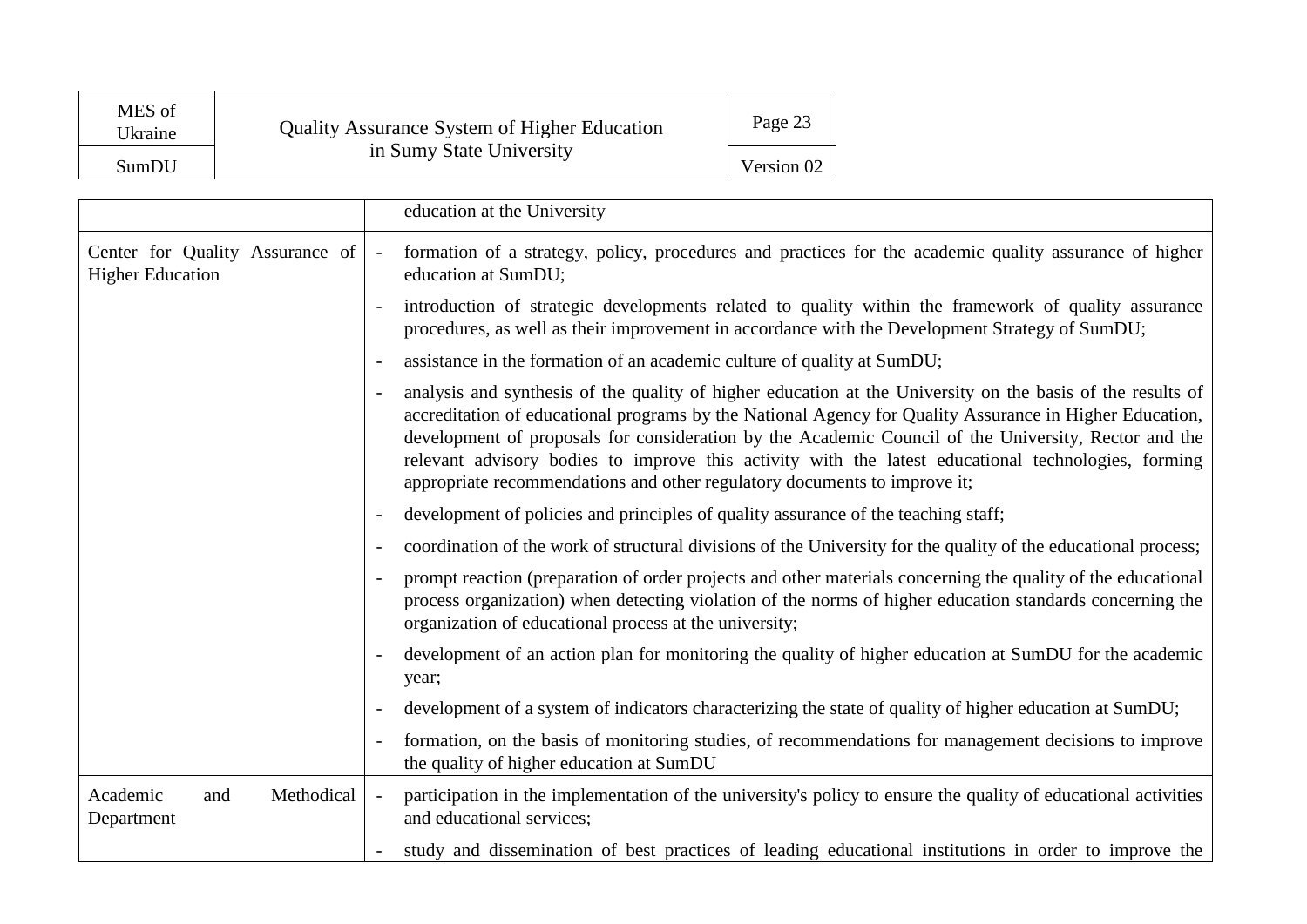| MES of<br>Ukraine | <b>Quality Assurance System of Higher Education</b> | Page 24    |
|-------------------|-----------------------------------------------------|------------|
| SumDU             | in Sumy State University                            | Version 02 |

|                          | educational activities of the university;                                                                                                                                                                                                                                                                                                                                                                                                                                              |
|--------------------------|----------------------------------------------------------------------------------------------------------------------------------------------------------------------------------------------------------------------------------------------------------------------------------------------------------------------------------------------------------------------------------------------------------------------------------------------------------------------------------------|
|                          | organization of educational and methodical work, its systematic improvement and organization, control<br>and coordination of the work of educational and scientific institutes, faculties, departments and other<br>subdivisions on educational and methodical support of the educational process;                                                                                                                                                                                     |
|                          | participation in the development, updating and implementation of internal regulations (draft regulations,<br>orders, instructions) governing the organization and content of educational and methodological work at the<br>university;                                                                                                                                                                                                                                                 |
|                          | participation in the preparation of materials on educational and methodological work for consideration by<br>the Academic Council and the Council for Quality Assurance of Higher Education of the University, in<br>particular, participation in the preparation of annual recommendations for improving the quality of higher<br>education;                                                                                                                                          |
|                          | control over the implementation of the decisions of the Academic Council and the Council for Quality<br>Assurance of Higher Education of the University, orders of the Rector, Rector's Office and other advisory<br>bodies of the University on the methodological support of the educational process;                                                                                                                                                                                |
| $\overline{\phantom{a}}$ | coordination of the activities of educational units and departments of the University on the development,<br>monitoring, revision and modernization of educational programs and curricula, updating their variable<br>component;                                                                                                                                                                                                                                                       |
|                          | coordination of activities of educational units and departments of the University on licensing of specialties<br>and accreditation of educational programs, organization of methodical and advisory assistance in licensing<br>(accreditation) in part of educational programs (taking into account licensing conditions and accreditation<br>criteria), including reviewing projects of educational reports, prepared by the guarantors before their<br>submission for accreditation; |
|                          | monitoring and control of transparency of educational activities of the University in terms of condition and<br>quality of published educational programs and educational components;                                                                                                                                                                                                                                                                                                  |
| $\overline{\phantom{a}}$ | formation and maintenance of the relevance of the database of developed and approved working and<br>semester curricula in the ACS "University";                                                                                                                                                                                                                                                                                                                                        |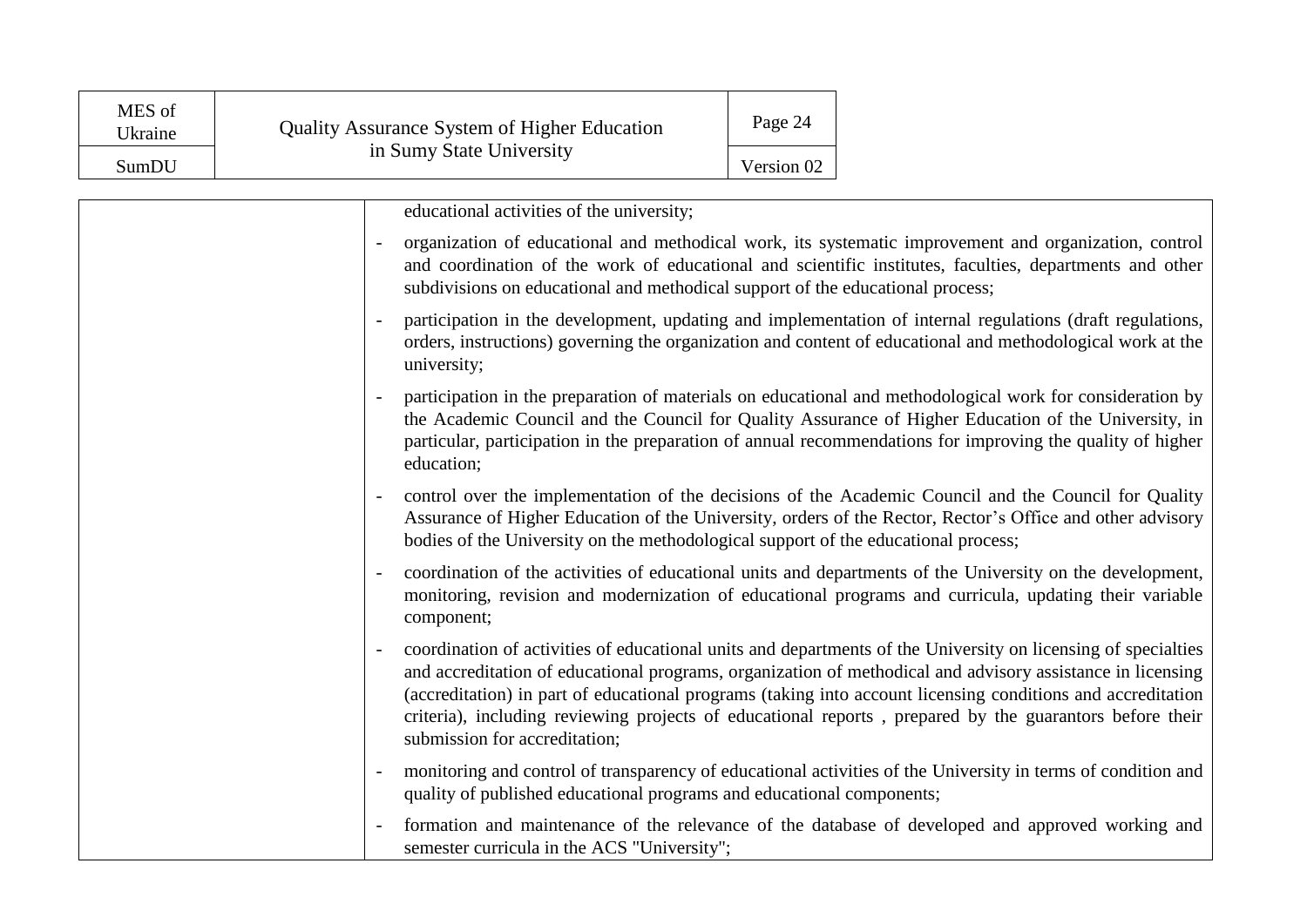| MES of<br>Ukraine | <b>Quality Assurance System of Higher Education</b> | Page 25    |
|-------------------|-----------------------------------------------------|------------|
| SumDU             | in Sumy State University                            | Version 02 |

|                                                 |                          | analysis of the provision of the educational process with educational and methodical literature and<br>electronic educational resources;                                                                                                                                                                                |
|-------------------------------------------------|--------------------------|-------------------------------------------------------------------------------------------------------------------------------------------------------------------------------------------------------------------------------------------------------------------------------------------------------------------------|
|                                                 |                          | together with the structural units of the university, which take care of scientific work, the Center of<br>Scientific, Technical and Economic Information, the organization of scientific and methodological work at<br>the university, publication of its results, including in high-ranking publications;             |
|                                                 |                          | organization (together with the Center for Staff Professional Development) and conducting short-term<br>seminars, trainings on topical issues of the educational process                                                                                                                                                |
| Academic Department for Practical               | $\overline{\phantom{a}}$ | organization of practice-oriented training of students:                                                                                                                                                                                                                                                                 |
| and<br>Network<br>Training<br>with<br>Employers | $\blacksquare$           | implementation of the university's policy on student employment and maintaining relations with alumni:                                                                                                                                                                                                                  |
|                                                 |                          | ensuring integration relations with with personnel customers;                                                                                                                                                                                                                                                           |
|                                                 |                          | increasing the efficiency of the final certification of students                                                                                                                                                                                                                                                        |
| Unit for Promotion of Academic<br>Integrity     |                          | conducting popularization and information technology events (trainings, seminars, open lectures, training<br>modules on academic writing and compliance with the principles of academic integrity, etc.);                                                                                                               |
|                                                 |                          | ensuring the functioning of an effective University system of academic integrity, as well as the system of<br>prevention and detection of academic plagiarism in academic and research papers of higher education<br>applicants and employees of the University as part of the University system of academic integrity; |
|                                                 |                          | monitoring and questioning about cases of violation of academic virtue by applicants for higher education<br>and employees of the university;                                                                                                                                                                           |
|                                                 |                          | publication of periodic open reports on the level of adherence to the principles of academic integrity and<br>ethics of academic relations at the university;                                                                                                                                                           |
|                                                 |                          | providing advisory services for the formation of a culture of academic integrity in the University's<br>academic and research divisions;                                                                                                                                                                                |
|                                                 |                          | conducting scientific research on the subject of academic integrity;                                                                                                                                                                                                                                                    |
|                                                 |                          | developing informational material (memos, guidbooks, etc.) on academic integrity                                                                                                                                                                                                                                        |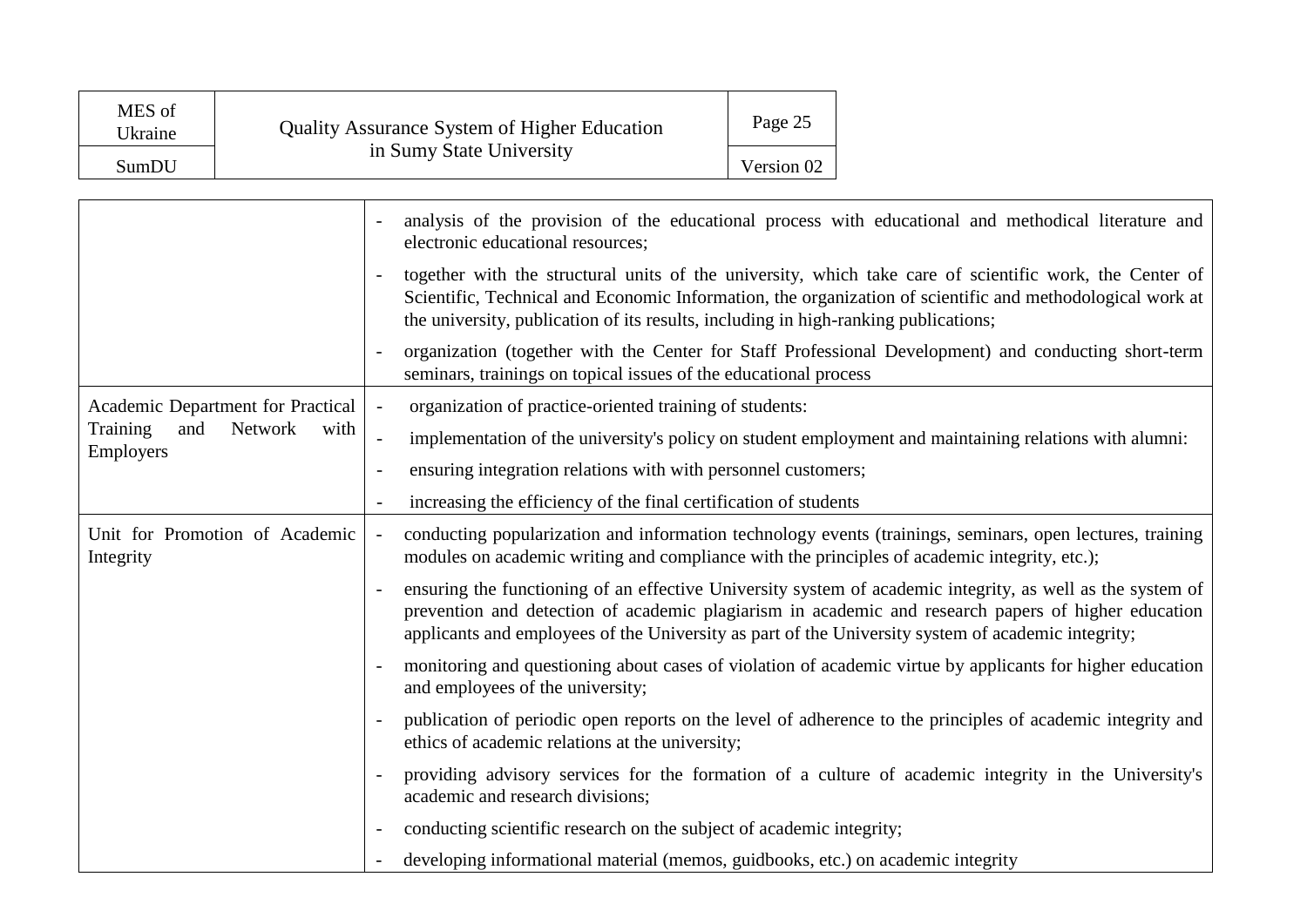| MES of<br>Ukraine<br>SumDU | <b>Quality Assurance System of Higher Education</b><br>in Sumy State University |  |                                                                                                                                                                                                                                           | Page 26<br>Version 02 |                                                                                                           |
|----------------------------|---------------------------------------------------------------------------------|--|-------------------------------------------------------------------------------------------------------------------------------------------------------------------------------------------------------------------------------------------|-----------------------|-----------------------------------------------------------------------------------------------------------|
| Student government         |                                                                                 |  | participation in the management of the University in accordance with the procedure established by the<br>Law of Ukraine "On Higher Education", the Charter and other regulatory framework of the University<br>quality management system; |                       |                                                                                                           |
|                            |                                                                                 |  | participation in discussions and decisions on the improvement of the educational process, research work,<br>scholarships, organization of leisure, recreation, health, life and nutrition;                                                |                       |                                                                                                           |
|                            |                                                                                 |  | participation in activities (processes) to ensure the quality of higher education;                                                                                                                                                        |                       |                                                                                                           |
|                            |                                                                                 |  | delegation of representatives to working, advisory and consultative bodies of the University and its<br>structural units;                                                                                                                 |                       |                                                                                                           |
|                            |                                                                                 |  | adoption of acts regulating the organization and activities of student government bodies;                                                                                                                                                 |                       |                                                                                                           |
|                            |                                                                                 |  | participation in solving the issues of providing proper living conditions for students in dormitories and<br>organizing meals for students;                                                                                               |                       |                                                                                                           |
|                            |                                                                                 |  | disposal, within the limits of the estimate, of the funds in the sub-account of the student government<br>bodies;                                                                                                                         |                       |                                                                                                           |
|                            |                                                                                 |  | process;                                                                                                                                                                                                                                  |                       | making suggestions on the content of curricula and study programs and the organization of the educational |
|                            |                                                                                 |  | welfare and recreation;                                                                                                                                                                                                                   |                       | making proposals on the development of the University's material base, including the issues of students'  |
|                            |                                                                                 |  | voicing protests;                                                                                                                                                                                                                         |                       |                                                                                                           |
|                            |                                                                                 |  | regulatory framework                                                                                                                                                                                                                      |                       | exercising other rights stipulated by the Law of Ukraine "On Higher Education" and the University's       |
|                            | <b>Institute/faculty level</b>                                                  |  |                                                                                                                                                                                                                                           |                       |                                                                                                           |
| the faculty)               | Director of the institute (Dean of                                              |  | management of training, methodical, scientific, educational, organizational work and all other directions of<br>the institute's (faculty's) activity;                                                                                     |                       |                                                                                                           |
|                            |                                                                                 |  | development of the institute's (faculty's) development strategy in the areas of activity;                                                                                                                                                 |                       |                                                                                                           |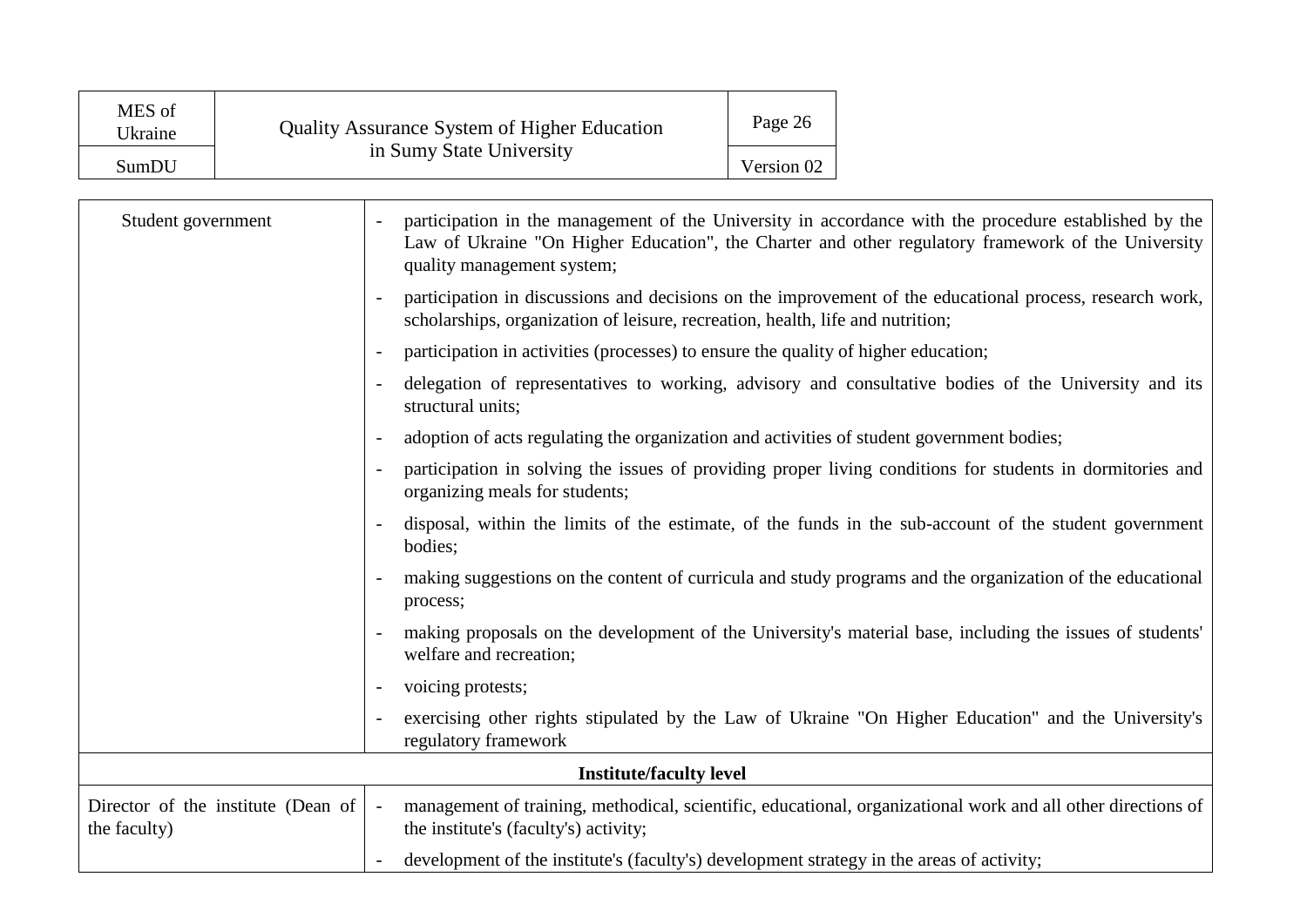| MES of<br>Ukraine | <b>Quality Assurance System of Higher Education</b><br>in Sumy State University | Page 27    |
|-------------------|---------------------------------------------------------------------------------|------------|
| SumDU             |                                                                                 | Version 02 |

|                                                                                    | organization of work on accreditation of educational programs and licensing of specialties of the institute<br>(faculty);                                                                                                                                                                                                                                                                    |
|------------------------------------------------------------------------------------|----------------------------------------------------------------------------------------------------------------------------------------------------------------------------------------------------------------------------------------------------------------------------------------------------------------------------------------------------------------------------------------------|
|                                                                                    | control over the quality of pedagogical, scientific-pedagogical, scientific and other employees of the<br>institute (faculty);                                                                                                                                                                                                                                                               |
|                                                                                    | provision of introduction of innovative technologies and results of scientific researches in the educational<br>process, organization of current and final control;                                                                                                                                                                                                                          |
|                                                                                    | assistance in organizing scientific and methodical cooperation of departments and other subdivisions of the<br>institute (faculty) with other educational institutions, enterprises and organizations in order to improve the<br>content, technology and forms of organizing student training;                                                                                               |
|                                                                                    | the formation of personnel policy at the institute (faculty)                                                                                                                                                                                                                                                                                                                                 |
| Council for Quality Assurance of<br>Higher Education of the institute /<br>faculty | analysis of the quality of higher education of the structural unit, development of proposals for the<br>improvement of this activity, taking into account the latest trends in the development of higher education,<br>for consideration by the University Quality Council;                                                                                                                  |
|                                                                                    | examination of the quality of educational programs for training specialists and providing recommendations<br>to the University Quality Council on the approval of educational programs;                                                                                                                                                                                                      |
|                                                                                    | analysis of the results of accreditation of educational programs of the structural unit by the National<br>Agency for Quality Assurance in Higher Education and approval of an action plan to eliminate the<br>identified deficiencies related to the competencies of the director (dean), head of the department, head of<br>the support group, guarantor of the educational programs (EP); |
|                                                                                    | analysis of the results of a survey of internal and external stakeholders on the quality of higher education<br>of the structural unit and the approval of an action plan to eliminate the identified deficiencies and take<br>into account the needs of stakeholders;                                                                                                                       |
|                                                                                    | analysis of staffing and advanced training of pedagogical and scientific pedagogical workers of the<br>structural unit for compliance with accreditation requirements, as well as stimulating the introduction of<br>innovative teaching technologies into educational activities;                                                                                                           |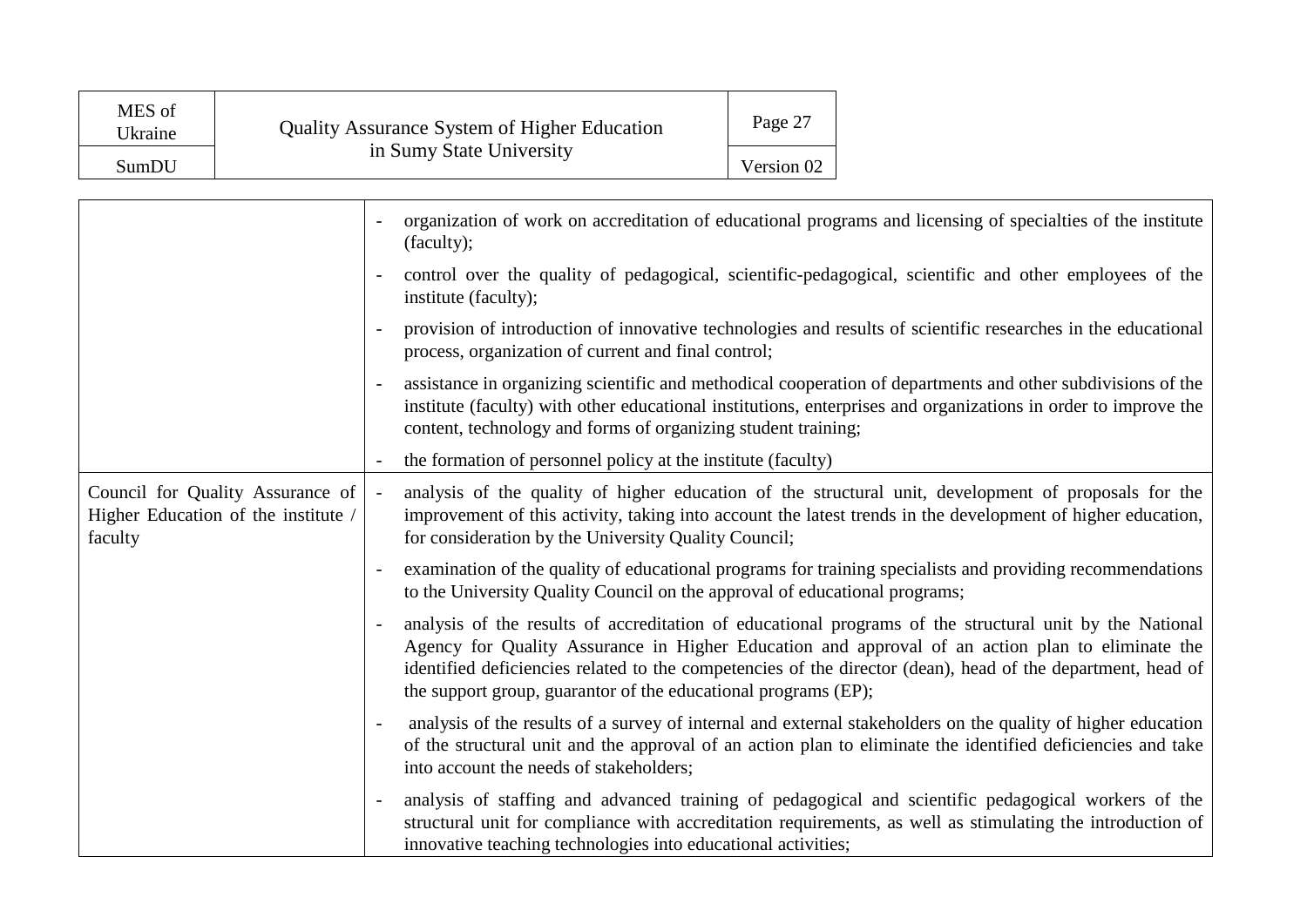| MES of<br>Ukraine | <b>Quality Assurance System of Higher Education</b> | Page 28    |
|-------------------|-----------------------------------------------------|------------|
| SumDU             | in Sumy State University                            | Version 02 |

|                                     | analysis of the scientific and methodological level of teaching lessons by teachers; the level of<br>organization of the educational process by teachers; the level of residual knowledge, skills and other<br>competencies of applicants for higher education; fulfillment by the teacher of qualification requirements,<br>scientific and professional activity;                                                                                                                |
|-------------------------------------|-----------------------------------------------------------------------------------------------------------------------------------------------------------------------------------------------------------------------------------------------------------------------------------------------------------------------------------------------------------------------------------------------------------------------------------------------------------------------------------|
|                                     | approval and control over the implementation of the long-term plan for publishing educational and<br>methodological literature in the context of departments and structural divisions as a whole;                                                                                                                                                                                                                                                                                 |
|                                     | the formation of recommendations for planning by departments of work to improve educational programs<br>(organizational, methodological and scientific and methodological work) for the academic year, including<br>taking into account the results of accreditation of educational programs by the National Agency for<br>Quality Assurance in Higher Education, domestic and international independent institutions for assessment<br>and provision quality of higher education |
|                                     | Level of development, approval, monitoring and revision of educational programs                                                                                                                                                                                                                                                                                                                                                                                                   |
| <b>Expert Councils of Employers</b> | expert assessment of educational programs and curricula in terms of determining their relevance to labor<br>market requirements, taking into account current industry specifics, employment opportunities, availability<br>of the necessary amount of practical training;                                                                                                                                                                                                         |
|                                     | participation in the development of educational programs in terms of defining program objectives,<br>program competencies and learning outcomes, improvement of the content of educational programs and<br>curricula;                                                                                                                                                                                                                                                             |
|                                     | participation in the implementation of educational programs, contributing to their organizational and<br>resource support;                                                                                                                                                                                                                                                                                                                                                        |
|                                     | expert assessment of graduates' preparation level for professional activity, including through participation<br>in the work of examination commissions for higher education attestation of applicants;                                                                                                                                                                                                                                                                            |
|                                     | promotion of university graduates employment (in particular by means of preliminary assignment of future<br>graduates to their first workplace);                                                                                                                                                                                                                                                                                                                                  |
|                                     | participation in the study of the needs of the labor market for specialists in specialties (educational                                                                                                                                                                                                                                                                                                                                                                           |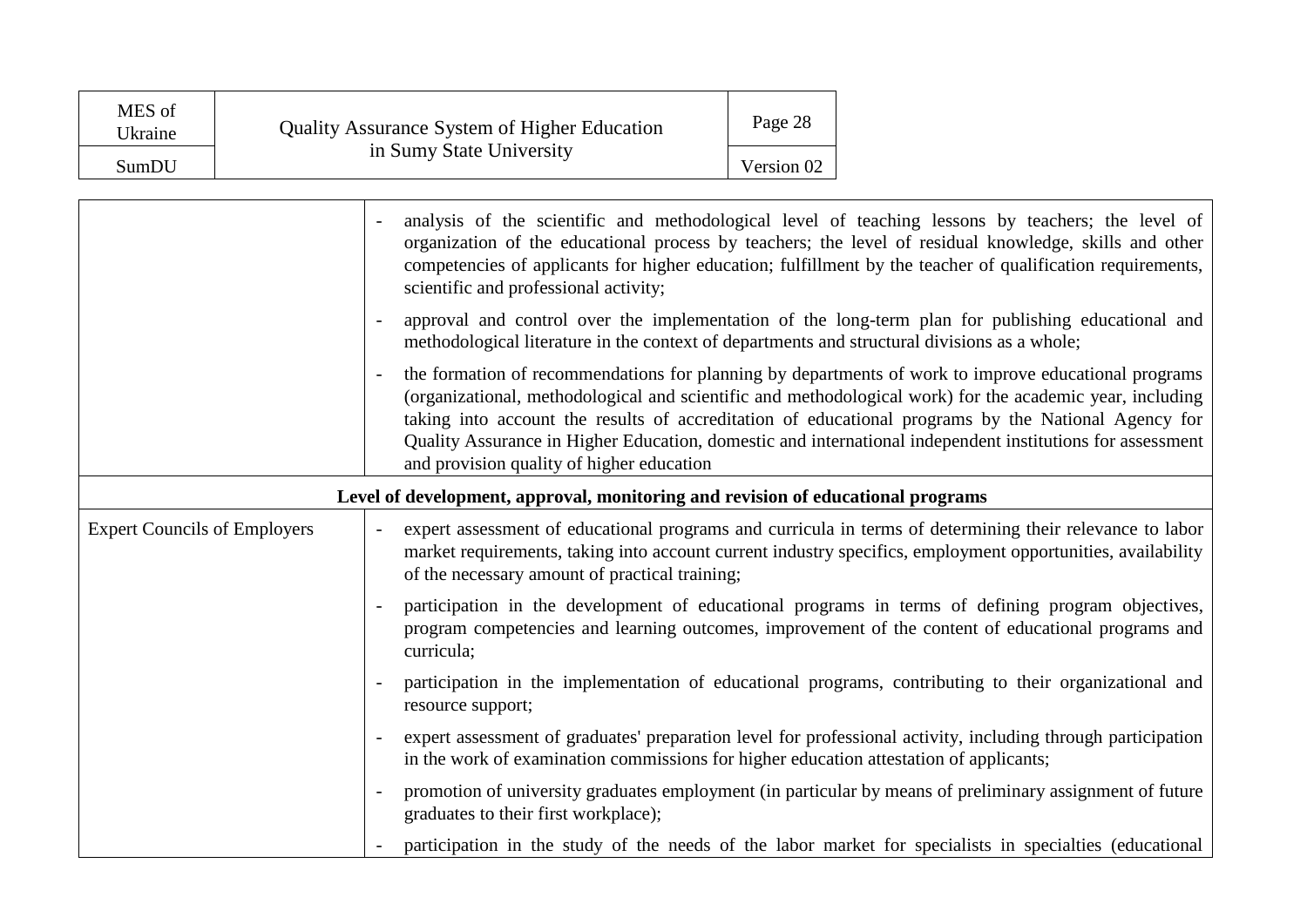| MES of<br>Ukraine | <b>Quality Assurance System of Higher Education</b><br>in Sumy State University | Page 29    |
|-------------------|---------------------------------------------------------------------------------|------------|
| SumDU             |                                                                                 | Version 02 |

|                        | programs);                                                                                                                                                                                                                                       |
|------------------------|--------------------------------------------------------------------------------------------------------------------------------------------------------------------------------------------------------------------------------------------------|
|                        | assistance in organizing, on the basis of employers 'enterprises, advanced training and internships of<br>scientific and pedagogical workers and university staff, and on the basis of the university - specialists of<br>employers' enterprises |
| Graduation departments | development, updating, actualization and control over the implementation of educational programs and<br>curricula of the specialty, implemented in the department;                                                                               |
|                        | initiation of new specialties (educational programs) in accordance with the requirements of the labor<br>market;                                                                                                                                 |
|                        | formation of the qualitative composition of the scientific-pedagogical staff in accordance with the<br>licensing requirements;                                                                                                                   |
|                        | organization and implementation in accordance with curricula of educational, methodical, scientific and<br>organizational works in the context of disciplines for the preparation of applicants for higher education<br>under a license;         |
|                        | ensuring the provision of high-quality educational services in terms of organizing internship, performing<br>individual work, preparing and defending certification (diploma) works;                                                             |
|                        | providing applicants for higher education with high-quality teaching materials in the disciplines that are<br>taught at the department (educational program);                                                                                    |
|                        | ensuring the implementation of innovative teaching methods in the department;                                                                                                                                                                    |
|                        | control over the timeliness of the teachers of the department to pass qualification upgrading;                                                                                                                                                   |
|                        | implementation of research, grant activities, including the involvement of applicants for higher education;                                                                                                                                      |
|                        | organization and control of passing the procedures of licensing of specialties and accreditation of<br>educational programs implemented in the department;                                                                                       |
|                        | assistance in the development of academic mobility of scientific and pedagogical workers and applicants<br>for higher education;                                                                                                                 |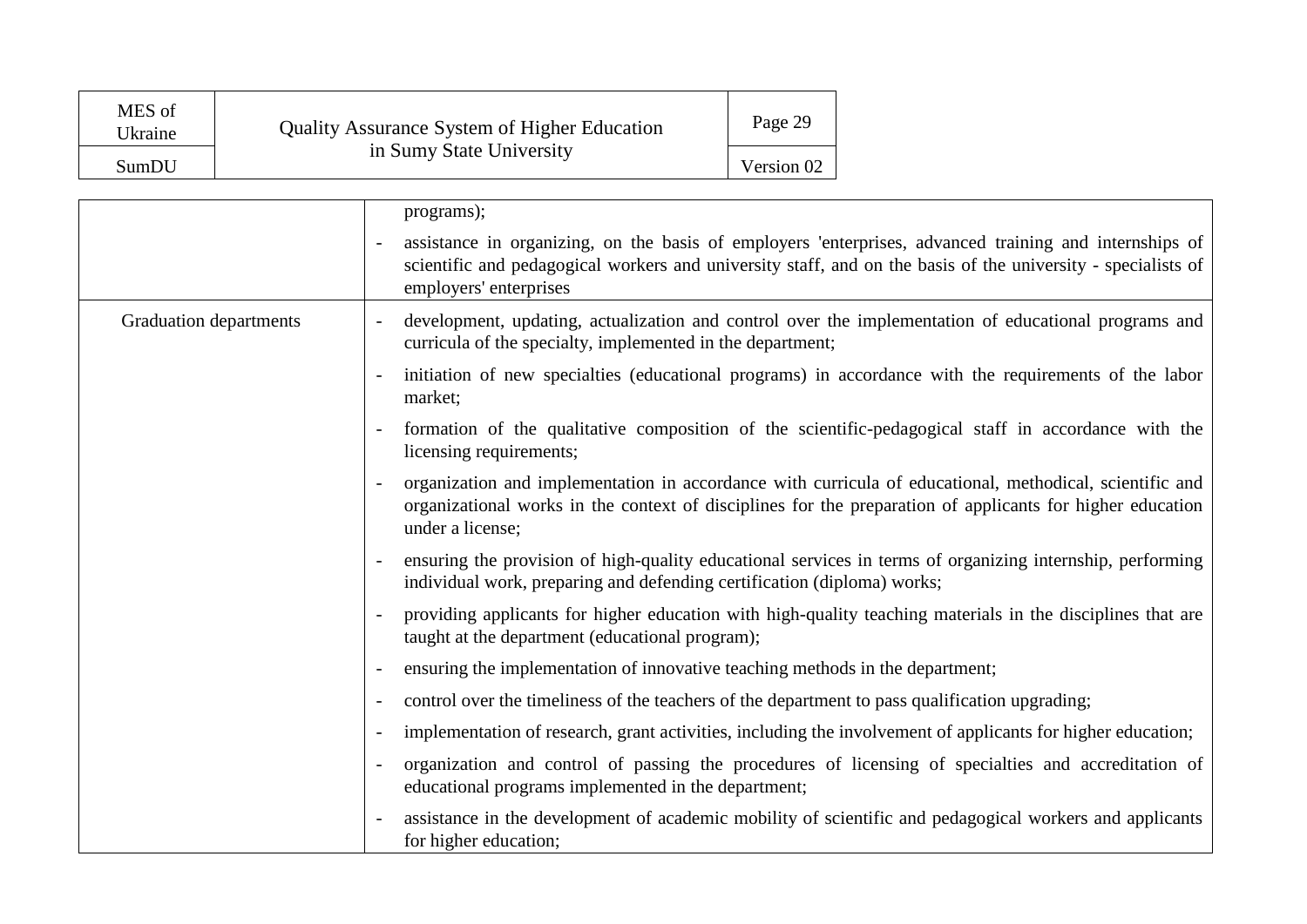| MES of<br>Ukraine | <b>Quality Assurance System of Higher Education</b><br>in Sumy State University | Page 30    |
|-------------------|---------------------------------------------------------------------------------|------------|
| SumDU             |                                                                                 | Version 02 |

|                                         | establishing cooperation with alumni and employers;                                                                                                                                                                                                                                                                                                                                                                                                             |
|-----------------------------------------|-----------------------------------------------------------------------------------------------------------------------------------------------------------------------------------------------------------------------------------------------------------------------------------------------------------------------------------------------------------------------------------------------------------------------------------------------------------------|
|                                         | assistance in the employment of graduates of the department;                                                                                                                                                                                                                                                                                                                                                                                                    |
|                                         | participation and control over the formation of individual plans and applicants for higher education;                                                                                                                                                                                                                                                                                                                                                           |
|                                         | monitoring the level of success of applicants for higher education assigned to the department                                                                                                                                                                                                                                                                                                                                                                   |
| Specialty support team                  | organization of the implementation of decisions on the provision of the educational process and control<br>over their implementation;                                                                                                                                                                                                                                                                                                                           |
|                                         | scientific and methodological support for the implementation of higher education standards;                                                                                                                                                                                                                                                                                                                                                                     |
|                                         | participation in planning the educational process in the specialty, including the development of educational<br>and methodological support of the educational process: temporary standards for higher education, EP,<br>curricula, work programs of academic disciplines, practice programs and certification requirements;                                                                                                                                     |
|                                         | implementation of the educational process in the specialty in accordance with the Regulations on the<br>organization of the educational process at SSU, taking into account the requirements of a student-centered<br>approach, the principles of academic freedom and virtue, constant updating of the content of educational<br>components based on scientific achievements and modern practices, trends in the development of the<br>specialty and industry; |
|                                         | - participation in the procedures for internal quality assurance of the EP of the specialty at all levels of<br>higher education, including their monitoring, opening / updating / modernizing / closing;                                                                                                                                                                                                                                                       |
|                                         | - preparation and passing of the external assessment procedure, including participation in the preparation<br>of licensing cases to expand educational activities in the specialty and preparation of documents for EP<br>accreditation                                                                                                                                                                                                                         |
| Guarantor of the educational<br>program | participation in the meetings of the Quality Council of the faculty (institute), the Council for Quality and<br>the Academic Council of the University, meetings of the Expert Council of Employers, where the issues of<br>creating, implementing, revising, monitoring and improving the educational programs are discussed and<br>resolved;                                                                                                                  |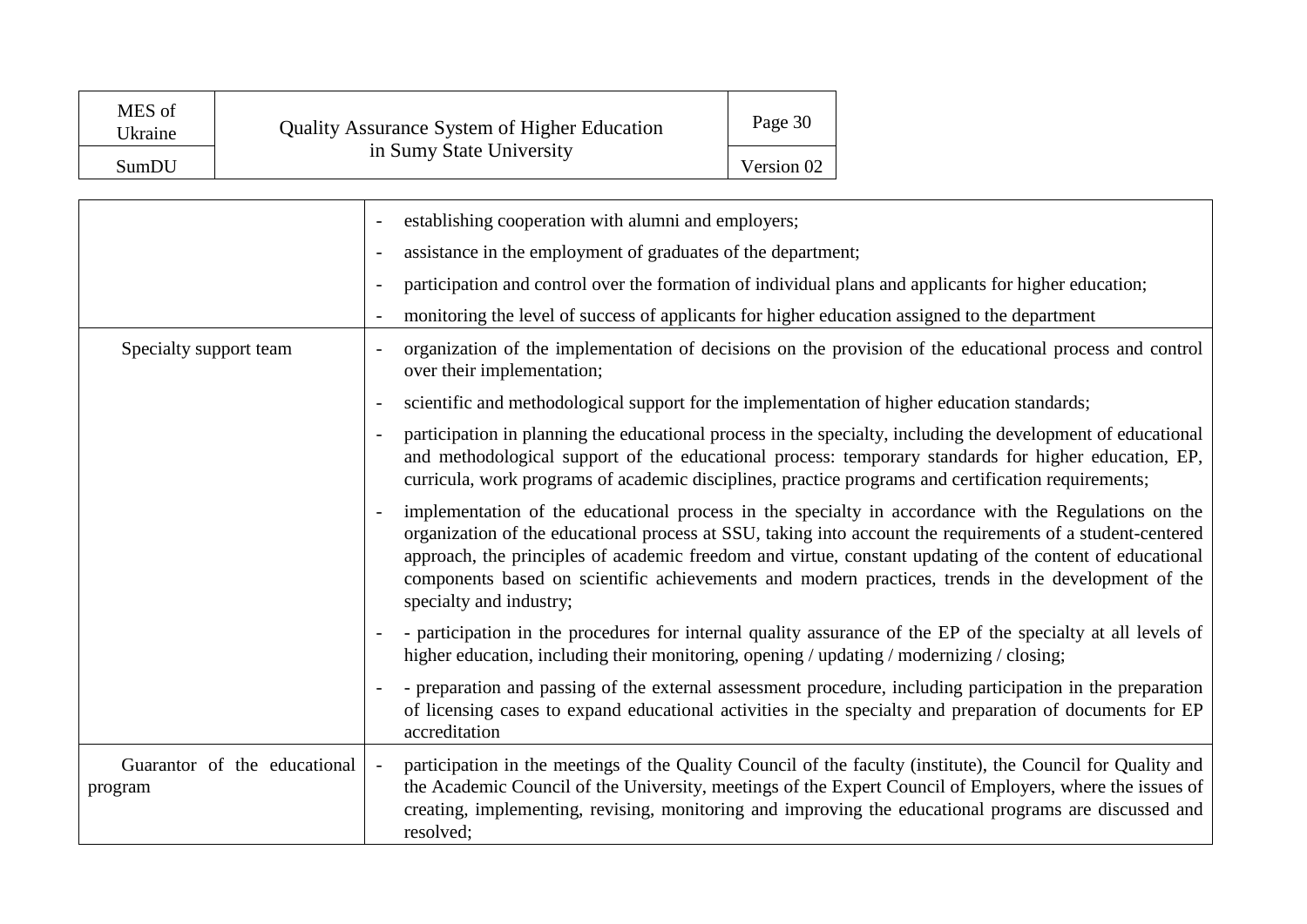| MES of<br>Ukraine | Quality Assurance System of Higher Education<br>in Sumy State University | Page 31    |
|-------------------|--------------------------------------------------------------------------|------------|
| SumDU             |                                                                          | Version 02 |

|                                 | direct management of the working project group of the educational program;                                                                                                                             |
|---------------------------------|--------------------------------------------------------------------------------------------------------------------------------------------------------------------------------------------------------|
|                                 | interaction with internal and external stakeholders for the development of humanitarian programs;                                                                                                      |
|                                 | organization of measures aimed at implementing the proposals of stakeholders, representatives of the labor<br>market during the development and revision of the EP;                                    |
|                                 | coordination of work on the development of EP, curriculum and educational and methodological support<br>of educational components;                                                                     |
|                                 | coordination of activities aimed at promoting EP on the educational services market in accordance with the<br>needs of the labor market and academic mobility programs;                                |
|                                 | ensuring the quality of EP implementation                                                                                                                                                              |
| Working project teams           | participation in labor market research, analysis of trends in the development of a specialty, industry and<br>regional context to determine the feasibility of making changes to educational programs; |
|                                 | conducting benchmarking of EP;                                                                                                                                                                         |
|                                 | development of educational programs in accordance with the requirements of higher education standards,<br>Ukrainian legislation and the regulatory framework of the university;                        |
|                                 | analysis of EP staffing;                                                                                                                                                                               |
|                                 | analysis of the correspondence of educational and methodological support of EP disciplines to the<br>curriculum and the program of the academic discipline;                                            |
|                                 | analysis of the provision of the EP with necessary material and technical resources;                                                                                                                   |
|                                 | providing feedback with key stakeholders in order to involve them in the development, monitoring,<br>periodic review, updating and modernization of the EP;                                            |
|                                 | annual monitoring and review of the EP.                                                                                                                                                                |
|                                 | The level of applicants for higher education                                                                                                                                                           |
| Applicants for higher education | participation in assessing the quality of educational activities in the study of academic disciplines;                                                                                                 |